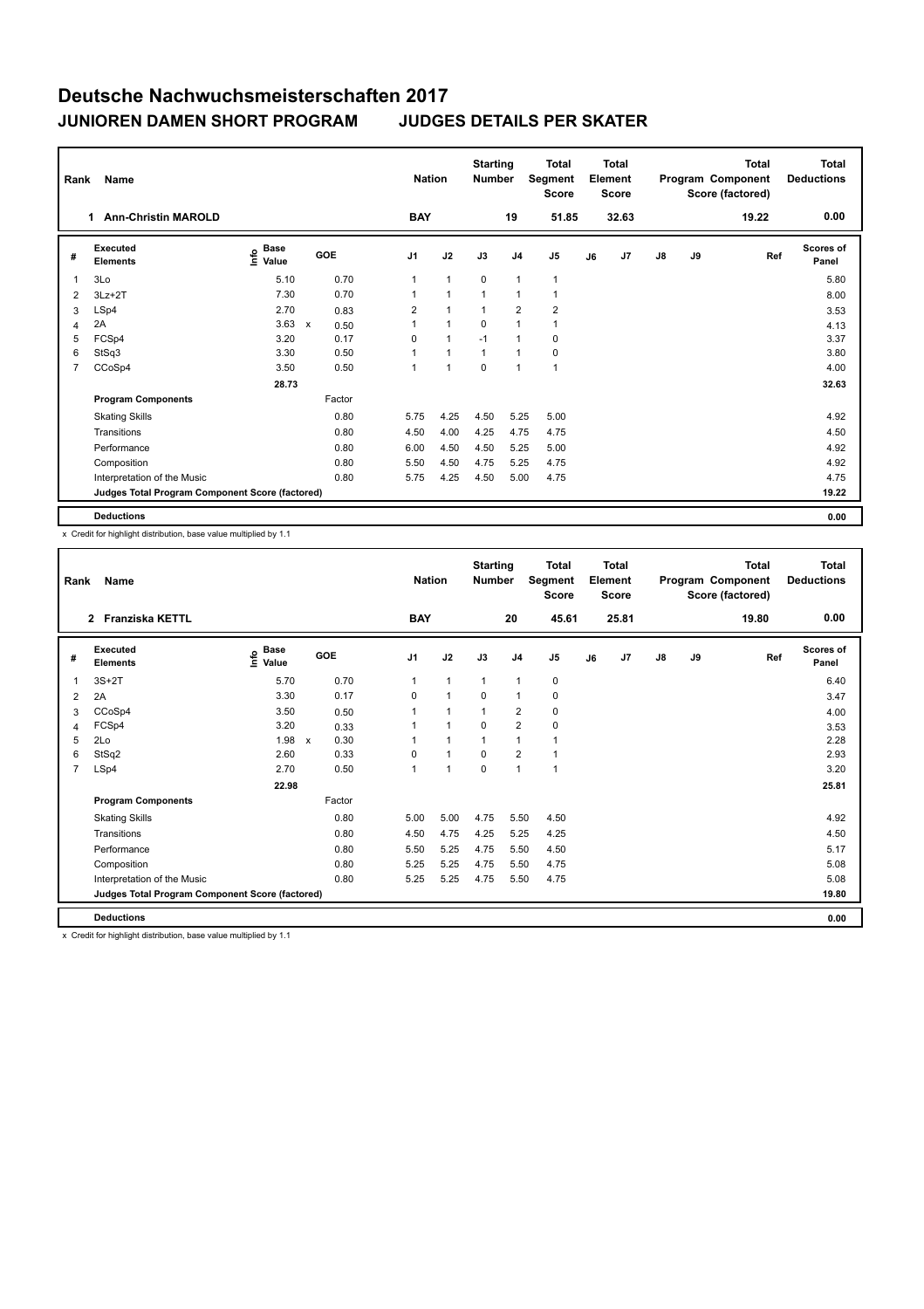|   | Rank<br><b>Name</b><br>Dora HUS<br>3            |                                             |                           |         |              | <b>Nation</b> | <b>Starting</b><br><b>Number</b> |                | <b>Total</b><br>Segment<br><b>Score</b> |    | <b>Total</b><br>Element<br><b>Score</b> |               |    | <b>Total</b><br>Program Component<br>Score (factored) | <b>Total</b><br><b>Deductions</b> |
|---|-------------------------------------------------|---------------------------------------------|---------------------------|---------|--------------|---------------|----------------------------------|----------------|-----------------------------------------|----|-----------------------------------------|---------------|----|-------------------------------------------------------|-----------------------------------|
|   |                                                 |                                             |                           |         | B-W          |               |                                  | 1              | 45.41                                   |    | 26.47                                   |               |    | 18.94                                                 | 0.00                              |
| # | Executed<br><b>Elements</b>                     | <b>Base</b><br>e <sup>Base</sup><br>⊆ Value | GOE                       |         | J1           | J2            | J3                               | J <sub>4</sub> | J <sub>5</sub>                          | J6 | J7                                      | $\mathsf{J}8$ | J9 | Ref                                                   | <b>Scores of</b><br>Panel         |
| 1 | 3Lo                                             | 5.10                                        |                           | $-1.40$ | $-2$         | $-2$          | $-2$                             | $-2$           | $\pmb{0}$                               |    |                                         |               |    |                                                       | 3.70                              |
| 2 | $3T+2T$                                         | 5.60                                        |                           | 0.70    | $\mathbf{1}$ | $\mathbf{1}$  | $\mathbf{1}$                     | 1              | $\overline{1}$                          |    |                                         |               |    |                                                       | 6.30                              |
| 3 | LSp2                                            | 1.90                                        |                           | 0.17    | 0            | $\mathbf{1}$  | 0                                | 0              | $\mathbf{1}$                            |    |                                         |               |    |                                                       | 2.07                              |
| 4 | 2A                                              | 3.63                                        | $\boldsymbol{\mathsf{x}}$ | 0.67    | 1            | $\mathbf{1}$  | $\mathbf{1}$                     | $\overline{2}$ | $\overline{2}$                          |    |                                         |               |    |                                                       | 4.30                              |
| 5 | FCSp3                                           | 2.80                                        |                           | 0.50    | 1            | $\mathbf{1}$  | 0                                | 1              | 1                                       |    |                                         |               |    |                                                       | 3.30                              |
| 6 | CCoSp3                                          | 3.00                                        |                           | 0.50    | 1            | $\mathbf{1}$  | 0                                | 1              | $\overline{1}$                          |    |                                         |               |    |                                                       | 3.50                              |
| 7 | StSq3                                           | 3.30                                        |                           | 0.00    | 0            | $\mathbf{1}$  | 0                                | $\mathbf 0$    | $\mathbf 0$                             |    |                                         |               |    |                                                       | 3.30                              |
|   |                                                 | 25.33                                       |                           |         |              |               |                                  |                |                                         |    |                                         |               |    |                                                       | 26.47                             |
|   | <b>Program Components</b>                       |                                             |                           | Factor  |              |               |                                  |                |                                         |    |                                         |               |    |                                                       |                                   |
|   | <b>Skating Skills</b>                           |                                             |                           | 0.80    | 4.75         | 4.25          | 4.75                             | 5.00           | 4.75                                    |    |                                         |               |    |                                                       | 4.75                              |
|   | Transitions                                     |                                             |                           | 0.80    | 4.25         | 4.00          | 4.00                             | 4.50           | 4.50                                    |    |                                         |               |    |                                                       | 4.25                              |
|   | Performance                                     |                                             |                           | 0.80    | 5.25         | 5.25          | 4.25                             | 5.00           | 4.75                                    |    |                                         |               |    |                                                       | 5.00                              |
|   | Composition                                     |                                             |                           | 0.80    | 4.75         | 5.50          | 4.50                             | 5.00           | 5.00                                    |    |                                         |               |    |                                                       | 4.92                              |
|   | Interpretation of the Music                     |                                             |                           | 0.80    | 5.00         | 4.75          | 4.25                             | 4.75           | 4.75                                    |    |                                         |               |    |                                                       | 4.75                              |
|   | Judges Total Program Component Score (factored) |                                             |                           |         |              |               |                                  |                |                                         |    |                                         |               |    |                                                       | 18.94                             |
|   | <b>Deductions</b>                               |                                             |                           |         |              |               |                                  |                |                                         |    |                                         |               |    |                                                       | 0.00                              |

x Credit for highlight distribution, base value multiplied by 1.1

| Rank           | Name                                            |         | <b>Nation</b>                    |                           | <b>Starting</b><br><b>Number</b> |                | <b>Total</b><br>Segment<br><b>Score</b> |                | Total<br>Element<br><b>Score</b> |                |    | <b>Total</b><br>Program Component<br>Score (factored) | <b>Total</b><br><b>Deductions</b> |    |       |                           |
|----------------|-------------------------------------------------|---------|----------------------------------|---------------------------|----------------------------------|----------------|-----------------------------------------|----------------|----------------------------------|----------------|----|-------------------------------------------------------|-----------------------------------|----|-------|---------------------------|
|                | Jennifer SCHMIDT<br>4                           |         |                                  |                           |                                  | <b>BER</b>     |                                         |                | 13                               | 44.28          |    | 24.28                                                 |                                   |    | 20.00 | 0.00                      |
| #              | Executed<br><b>Elements</b>                     |         | <b>Base</b><br>e Base<br>E Value | GOE                       |                                  | J <sub>1</sub> | J2                                      | J3             | J <sub>4</sub>                   | J <sub>5</sub> | J6 | J7                                                    | $\mathsf{J}8$                     | J9 | Ref   | <b>Scores of</b><br>Panel |
| 1              | $3T+2T$                                         |         | 5.60                             |                           | 1.17                             | $\overline{2}$ | $\overline{2}$                          | $\mathbf{1}$   | $\mathbf{1}$                     | $\overline{2}$ |    |                                                       |                                   |    |       | 6.77                      |
| 2              | 2A<                                             | $\prec$ | 2.30                             |                           | $-1.17$                          | $-3$           | $-2$                                    | $-3$           | $-2$                             | $-1$           |    |                                                       |                                   |    |       | 1.13                      |
| 3              | FCSp4                                           |         | 3.20                             |                           | 0.50                             | 1              | $\mathbf{1}$                            | 1              | $\overline{1}$                   | $\mathbf{1}$   |    |                                                       |                                   |    |       | 3.70                      |
| 4              | StSq3                                           |         | 3.30                             |                           | 0.50                             |                | $\mathbf{1}$                            | $\overline{1}$ | -1                               | 0              |    |                                                       |                                   |    |       | 3.80                      |
| 5              | 2Lo                                             |         | 1.98                             | $\boldsymbol{\mathsf{x}}$ | 0.00                             | 0              | $\mathbf 0$                             | 0              | $\mathbf 0$                      | 0              |    |                                                       |                                   |    |       | 1.98                      |
| 6              | CCoSp4                                          |         | 3.50                             |                           | 0.50                             |                | $\overline{1}$                          |                | $\overline{1}$                   | 0              |    |                                                       |                                   |    |       | 4.00                      |
| $\overline{7}$ | LSp3                                            |         | 2.40                             |                           | 0.50                             | 1              | $\overline{2}$                          | 1              | $\overline{1}$                   | $\mathbf{1}$   |    |                                                       |                                   |    |       | 2.90                      |
|                |                                                 |         | 22.28                            |                           |                                  |                |                                         |                |                                  |                |    |                                                       |                                   |    |       | 24.28                     |
|                | <b>Program Components</b>                       |         |                                  |                           | Factor                           |                |                                         |                |                                  |                |    |                                                       |                                   |    |       |                           |
|                | <b>Skating Skills</b>                           |         |                                  |                           | 0.80                             | 4.75           | 5.25                                    | 5.00           | 5.25                             | 4.75           |    |                                                       |                                   |    |       | 5.00                      |
|                | Transitions                                     |         |                                  |                           | 0.80                             | 4.00           | 4.75                                    | 4.75           | 4.75                             | 4.75           |    |                                                       |                                   |    |       | 4.75                      |
|                | Performance                                     |         |                                  |                           | 0.80                             | 5.25           | 5.25                                    | 5.00           | 5.25                             | 5.00           |    |                                                       |                                   |    |       | 5.17                      |
|                | Composition                                     |         |                                  |                           | 0.80                             | 5.00           | 5.00                                    | 5.00           | 5.25                             | 4.75           |    |                                                       |                                   |    |       | 5.00                      |
|                | Interpretation of the Music                     |         |                                  |                           | 0.80                             | 5.50           | 5.00                                    | 5.00           | 5.25                             | 5.00           |    |                                                       |                                   |    |       | 5.08                      |
|                | Judges Total Program Component Score (factored) |         |                                  |                           |                                  |                |                                         |                |                                  |                |    |                                                       |                                   |    |       | 20.00                     |
|                | <b>Deductions</b>                               |         |                                  |                           |                                  |                |                                         |                |                                  |                |    |                                                       |                                   |    |       | 0.00                      |

< Under-rotated jump x Credit for highlight distribution, base value multiplied by 1.1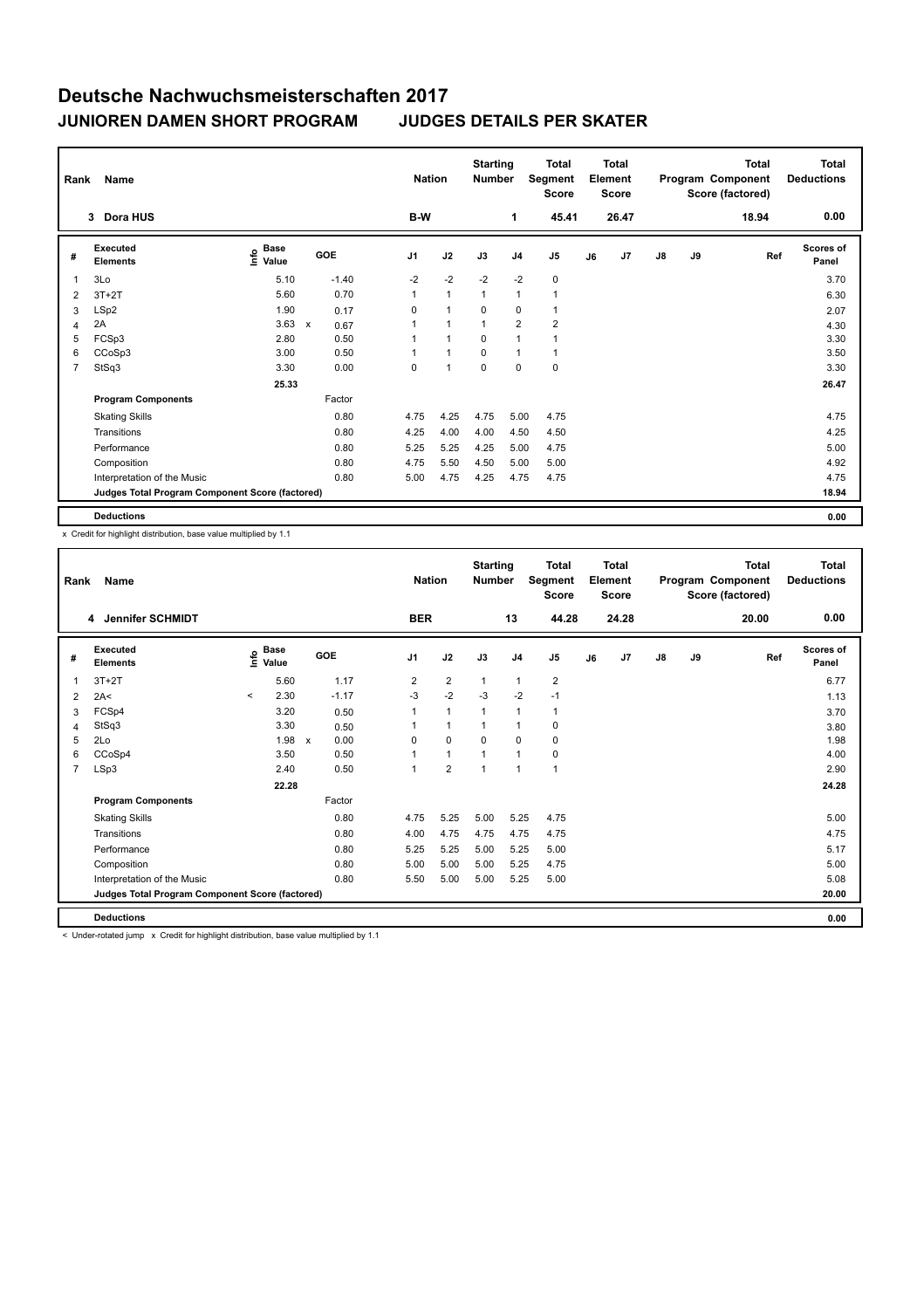| Rank           | Name<br><b>Kristina ISAEV</b>                   | B-W                          | <b>Nation</b> | <b>Starting</b><br><b>Number</b> | $\overline{7}$ | <b>Total</b><br>Segment<br><b>Score</b><br>43.92 |                | <b>Total</b><br>Element<br><b>Score</b><br>25.04 |                |    | <b>Total</b><br>Program Component<br>Score (factored)<br>19.88 | Total<br><b>Deductions</b><br>1.00 |    |     |                           |
|----------------|-------------------------------------------------|------------------------------|---------------|----------------------------------|----------------|--------------------------------------------------|----------------|--------------------------------------------------|----------------|----|----------------------------------------------------------------|------------------------------------|----|-----|---------------------------|
|                | 5                                               |                              |               |                                  |                |                                                  |                |                                                  |                |    |                                                                |                                    |    |     |                           |
| #              | Executed<br><b>Elements</b>                     | <b>Base</b><br>lnfo<br>Value |               | GOE                              | J <sub>1</sub> | J2                                               | J3             | J <sub>4</sub>                                   | J <sub>5</sub> | J6 | J7                                                             | $\mathsf{J}8$                      | J9 | Ref | <b>Scores of</b><br>Panel |
| $\overline{1}$ | 3Lo<                                            | 3.60<br>$\prec$              |               | $-2.10$                          | $-3$           | $-3$                                             | $-3$           | $-3$                                             | $-3$           |    |                                                                |                                    |    |     | 1.50                      |
| 2              | $3T+2T$                                         | 5.60                         |               | 0.70                             | 1              | $\mathbf{1}$                                     | $\overline{1}$ | $\overline{1}$                                   | $\mathbf{1}$   |    |                                                                |                                    |    |     | 6.30                      |
| 3              | LSp4                                            | 2.70                         |               | 1.00                             | 2              | $\overline{2}$                                   | $\overline{2}$ | $\overline{1}$                                   | $\overline{2}$ |    |                                                                |                                    |    |     | 3.70                      |
| 4              | StSq2                                           | 2.60                         |               | 0.50                             |                | $\mathbf{1}$                                     | $\overline{1}$ | $\overline{1}$                                   | 1              |    |                                                                |                                    |    |     | 3.10                      |
| 5              | 2A                                              | 3.63                         | $\mathsf{x}$  | 0.17                             | $\overline{2}$ | $\mathbf 0$                                      | $\Omega$       | $\Omega$                                         | $\mathbf{1}$   |    |                                                                |                                    |    |     | 3.80                      |
| 6              | FCSp3                                           | 2.80                         |               | 0.17                             | 1              | $\mathbf{1}$                                     | $\mathbf 0$    | $\Omega$                                         | 0              |    |                                                                |                                    |    |     | 2.97                      |
| $\overline{7}$ | CCoSp3                                          | 3.00                         |               | 0.67                             | $\overline{2}$ | $\overline{2}$                                   | 1              | $\overline{1}$                                   | $\mathbf{1}$   |    |                                                                |                                    |    |     | 3.67                      |
|                |                                                 | 23.93                        |               |                                  |                |                                                  |                |                                                  |                |    |                                                                |                                    |    |     | 25.04                     |
|                | <b>Program Components</b>                       |                              |               | Factor                           |                |                                                  |                |                                                  |                |    |                                                                |                                    |    |     |                           |
|                | <b>Skating Skills</b>                           |                              |               | 0.80                             | 5.50           | 5.00                                             | 4.75           | 5.25                                             | 4.75           |    |                                                                |                                    |    |     | 5.00                      |
|                | Transitions                                     |                              |               | 0.80                             | 4.25           | 4.75                                             | 4.25           | 4.50                                             | 4.75           |    |                                                                |                                    |    |     | 4.50                      |
|                | Performance                                     |                              |               | 0.80                             | 5.75           | 5.00                                             | 4.75           | 5.00                                             | 5.00           |    |                                                                |                                    |    |     | 5.00                      |
|                | Composition                                     |                              |               | 0.80                             | 5.50           | 5.25                                             | 4.75           | 5.25                                             | 5.00           |    |                                                                |                                    |    |     | 5.17                      |
|                | Interpretation of the Music                     |                              |               | 0.80                             | 5.50           | 5.25                                             | 4.75           | 5.25                                             | 5.00           |    |                                                                |                                    |    |     | 5.17                      |
|                | Judges Total Program Component Score (factored) |                              |               |                                  |                |                                                  |                |                                                  |                |    |                                                                |                                    |    |     | 19.88                     |
|                | <b>Deductions</b>                               |                              | Falls:        | $-1.00$                          |                |                                                  |                |                                                  |                |    |                                                                |                                    |    |     | $-1.00$                   |

< Under-rotated jump x Credit for highlight distribution, base value multiplied by 1.1

| Rank           | <b>Name</b><br><b>Alissa SCHEIDT</b><br>6       |          |                             |                      |                | <b>Nation</b>  | <b>Starting</b><br><b>Number</b> |                | <b>Total</b><br>Segment<br><b>Score</b> |    | Total<br>Element<br><b>Score</b> |               |    | <b>Total</b><br>Program Component<br>Score (factored) | Total<br><b>Deductions</b> |
|----------------|-------------------------------------------------|----------|-----------------------------|----------------------|----------------|----------------|----------------------------------|----------------|-----------------------------------------|----|----------------------------------|---------------|----|-------------------------------------------------------|----------------------------|
|                |                                                 |          |                             |                      | <b>BAY</b>     |                |                                  | 8              | 38.00                                   |    | 19.00                            |               |    | 21.00                                                 | 2.00                       |
| #              | <b>Executed</b><br><b>Elements</b>              |          | $\sum_{k=1}^{\infty}$ Value | GOE                  | J <sub>1</sub> | J2             | J3                               | J <sub>4</sub> | J <sub>5</sub>                          | J6 | J7                               | $\mathsf{J}8$ | J9 | Ref                                                   | <b>Scores of</b><br>Panel  |
|                | 3S<+COMBO                                       | $\hat{}$ | 3.10                        | $-2.10$              | -3             | $-3$           | -3                               | -3             | $-3$                                    |    |                                  |               |    |                                                       | 1.00                       |
| 2              | 3Lo<<                                           | <<       | 1.80                        | $-0.90$              | $-3$           | $-3$           | $-3$                             | $-3$           | $-3$                                    |    |                                  |               |    |                                                       | 0.90                       |
| 3              | FCSp3                                           |          | 2.80                        | 0.00                 | 0              | $\pmb{0}$      | 0                                | $\mathbf{1}$   | 0                                       |    |                                  |               |    |                                                       | 2.80                       |
| 4              | LSp3                                            |          | 2.40                        | 0.50                 |                | $\mathbf{1}$   |                                  | $\mathbf 1$    | $\mathbf{1}$                            |    |                                  |               |    |                                                       | 2.90                       |
| 5              | 2A                                              |          | 3.63                        | 0.33<br>$\mathsf{x}$ |                | $\mathbf{1}$   | $\Omega$                         | $\overline{2}$ | $\mathbf 0$                             |    |                                  |               |    |                                                       | 3.96                       |
| 6              | StSq2                                           |          | 2.60                        | 0.67                 |                | $\overline{2}$ |                                  | $\overline{2}$ | $\mathbf{1}$                            |    |                                  |               |    |                                                       | 3.27                       |
| $\overline{7}$ | CCoSp4                                          |          | 3.50                        | 0.67                 |                | $\overline{1}$ | $\overline{1}$                   | $\overline{2}$ | $\overline{2}$                          |    |                                  |               |    |                                                       | 4.17                       |
|                |                                                 |          | 19.83                       |                      |                |                |                                  |                |                                         |    |                                  |               |    |                                                       | 19.00                      |
|                | <b>Program Components</b>                       |          |                             | Factor               |                |                |                                  |                |                                         |    |                                  |               |    |                                                       |                            |
|                | <b>Skating Skills</b>                           |          |                             | 0.80                 | 5.75           | 5.50           | 4.75                             | 5.75           | 4.75                                    |    |                                  |               |    |                                                       | 5.33                       |
|                | Transitions                                     |          |                             | 0.80                 | 5.00           | 5.00           | 4.50                             | 5.25           | 5.00                                    |    |                                  |               |    |                                                       | 5.00                       |
|                | Performance                                     |          |                             | 0.80                 | 5.50           | 5.00           | 4.50                             | 5.50           | 5.00                                    |    |                                  |               |    |                                                       | 5.17                       |
|                | Composition                                     |          |                             | 0.80                 | 5.50           | 5.50           | 5.00                             | 5.75           | 4.75                                    |    |                                  |               |    |                                                       | 5.33                       |
|                | Interpretation of the Music                     |          |                             | 0.80                 | 5.75           | 5.50           | 5.00                             | 6.00           | 5.00                                    |    |                                  |               |    |                                                       | 5.42                       |
|                | Judges Total Program Component Score (factored) |          |                             |                      |                |                |                                  |                |                                         |    |                                  |               |    |                                                       | 21.00                      |
|                | <b>Deductions</b>                               |          |                             | $-2.00$<br>Falls:    |                |                |                                  |                |                                         |    |                                  |               |    |                                                       | $-2.00$                    |

< Under-rotated jump << Downgraded jump x Credit for highlight distribution, base value multiplied by 1.1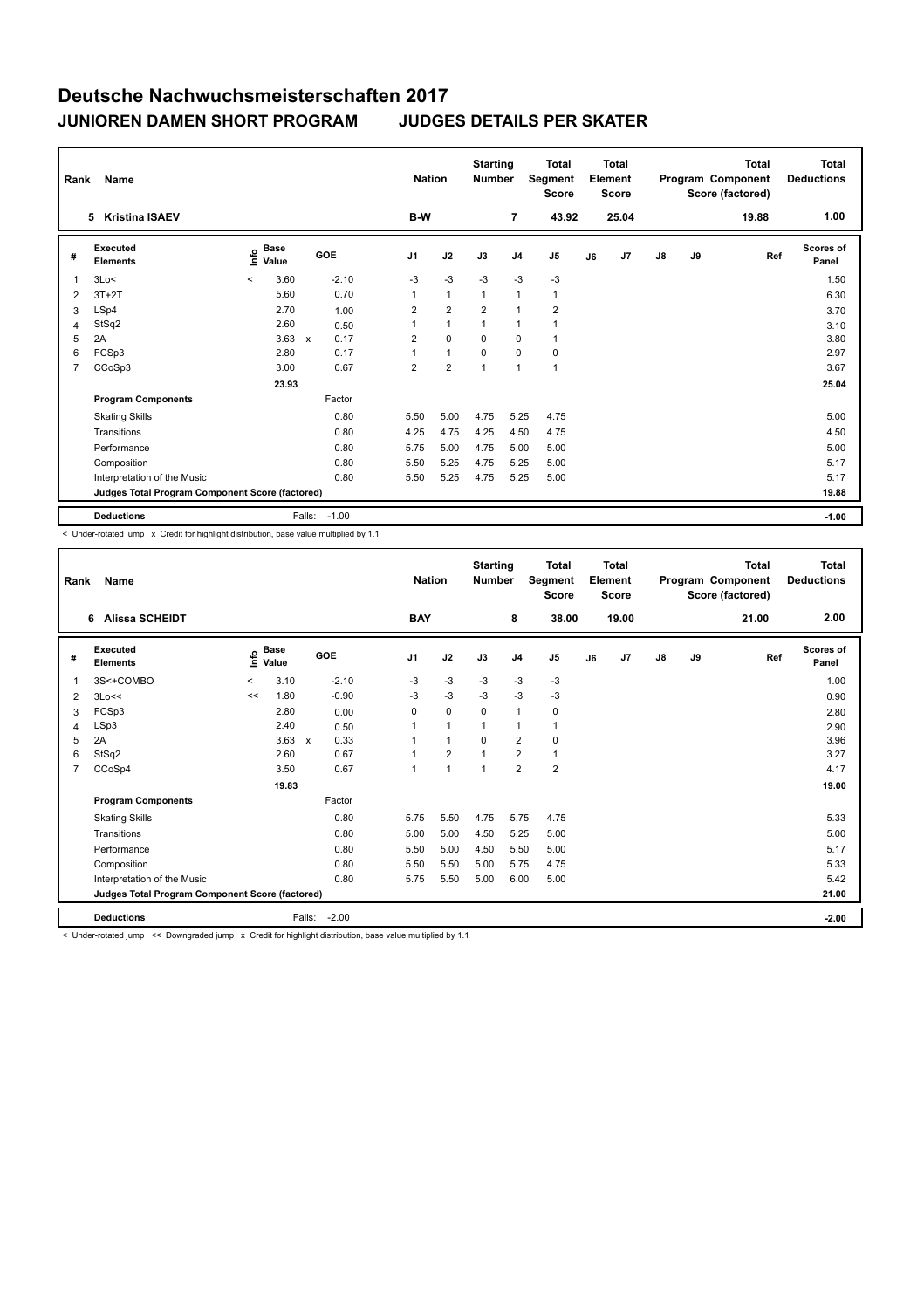| Rank           | Name<br>7 Celine GÖBEL                          |                                             |                      |                | <b>Nation</b> | <b>Starting</b><br><b>Number</b> |                | <b>Total</b><br>Segment<br><b>Score</b> |    | Total<br>Element<br><b>Score</b> |               |    | <b>Total</b><br>Program Component<br>Score (factored) | Total<br><b>Deductions</b> |
|----------------|-------------------------------------------------|---------------------------------------------|----------------------|----------------|---------------|----------------------------------|----------------|-----------------------------------------|----|----------------------------------|---------------|----|-------------------------------------------------------|----------------------------|
|                |                                                 |                                             |                      | <b>NRW</b>     |               |                                  | 4              | 37.21                                   |    | 19.55                            |               |    | 18.66                                                 | 1.00                       |
| #              | Executed<br><b>Elements</b>                     | <b>Base</b><br>e <sup>Base</sup><br>⊆ Value | GOE                  | J <sub>1</sub> | J2            | J3                               | J <sub>4</sub> | J <sub>5</sub>                          | J6 | J7                               | $\mathsf{J}8$ | J9 | Ref                                                   | <b>Scores of</b><br>Panel  |
| 1              | 3S+COMBO                                        | 4.40                                        | $-2.10$              | $-3$           | $-3$          | $-3$                             | $-3$           | $-3$                                    |    |                                  |               |    |                                                       | 2.30                       |
| 2              | 2A                                              | 3.30                                        | 0.17                 | $\Omega$       | $\mathbf 0$   | $\Omega$                         | $\mathbf{1}$   | 1                                       |    |                                  |               |    |                                                       | 3.47                       |
| 3              | LSp4                                            | 2.70                                        | 0.50                 | $\mathbf{1}$   | 1             | 1                                | 1              | 1                                       |    |                                  |               |    |                                                       | 3.20                       |
| 4              | 2Lo                                             | 1.98                                        | $\mathsf{x}$<br>0.30 | 1              | $\mathbf{1}$  | 1                                | 0              | $\mathbf{1}$                            |    |                                  |               |    |                                                       | 2.28                       |
| 5              | FCSp3                                           | 2.80                                        | $-0.10$              | $\mathbf{1}$   | 0             | $-1$                             | $-1$           | 0                                       |    |                                  |               |    |                                                       | 2.70                       |
| 6              | StSq2                                           | 2.60                                        | 0.50                 | 0              | $\mathbf{1}$  | $\mathbf{1}$                     | $\overline{1}$ | $\mathbf{1}$                            |    |                                  |               |    |                                                       | 3.10                       |
| $\overline{7}$ | CCoSp2                                          | 2.50                                        | 0.00                 | 0              | 0             | $\mathbf 0$                      | 0              | $\overline{1}$                          |    |                                  |               |    |                                                       | 2.50                       |
|                |                                                 | 20.28                                       |                      |                |               |                                  |                |                                         |    |                                  |               |    |                                                       | 19.55                      |
|                | <b>Program Components</b>                       |                                             | Factor               |                |               |                                  |                |                                         |    |                                  |               |    |                                                       |                            |
|                | <b>Skating Skills</b>                           |                                             | 0.80                 | 4.50           | 4.75          | 4.75                             | 4.75           | 4.75                                    |    |                                  |               |    |                                                       | 4.75                       |
|                | Transitions                                     |                                             | 0.80                 | 4.25           | 4.25          | 4.25                             | 4.50           | 4.50                                    |    |                                  |               |    |                                                       | 4.33                       |
|                | Performance                                     |                                             | 0.80                 | 4.75           | 4.75          | 4.75                             | 4.50           | 4.75                                    |    |                                  |               |    |                                                       | 4.75                       |
|                | Composition                                     |                                             | 0.80                 | 4.75           | 4.75          | 4.50                             | 4.75           | 4.50                                    |    |                                  |               |    |                                                       | 4.67                       |
|                | Interpretation of the Music                     |                                             | 0.80                 | 5.00           | 5.00          | 4.75                             | 4.50           | 4.75                                    |    |                                  |               |    |                                                       | 4.83                       |
|                | Judges Total Program Component Score (factored) |                                             |                      |                |               |                                  |                |                                         |    |                                  |               |    |                                                       | 18.66                      |
|                | <b>Deductions</b>                               |                                             | $-1.00$<br>Falls:    |                |               |                                  |                |                                         |    |                                  |               |    |                                                       | $-1.00$                    |

x Credit for highlight distribution, base value multiplied by 1.1

| Rank           | <b>Name</b>                                     |         | <b>Nation</b>        | <b>Starting</b><br><b>Number</b> |                | <b>Total</b><br>Segment<br><b>Score</b> |                | Total<br>Element<br><b>Score</b> |                |    | Total<br>Program Component<br>Score (factored) | Total<br><b>Deductions</b> |    |       |                    |
|----------------|-------------------------------------------------|---------|----------------------|----------------------------------|----------------|-----------------------------------------|----------------|----------------------------------|----------------|----|------------------------------------------------|----------------------------|----|-------|--------------------|
|                | <b>Sarah ANDERSON</b><br>8                      |         |                      |                                  | <b>BAY</b>     |                                         |                | 18                               | 36.32          |    | 19.60                                          |                            |    | 17.72 | 1.00               |
| #              | Executed<br><b>Elements</b>                     | Info    | <b>Base</b><br>Value | GOE                              | J <sub>1</sub> | J2                                      | J3             | J <sub>4</sub>                   | J <sub>5</sub> | J6 | J <sub>7</sub>                                 | $\mathsf{J}8$              | J9 | Ref   | Scores of<br>Panel |
| 1              | 3Lo                                             |         | 5.10                 | $-2.10$                          | $-3$           | $-3$                                    | $-3$           | $-3$                             | $-3$           |    |                                                |                            |    |       | 3.00               |
| 2              | 3S+COMBO+2T*                                    | $\star$ | 4.40                 | $-2.10$                          | $-3$           | $-3$                                    | $-3$           | $-3$                             | $-3$           |    |                                                |                            |    |       | 2.30               |
| 3              | 2A                                              |         | 3.30                 | $-0.67$                          | $-1$           | $-1$                                    | $-2$           | $-1$                             | $-2$           |    |                                                |                            |    |       | 2.63               |
| 4              | LSp3                                            |         | 2.40                 | $-0.10$                          | $-1$           | $-1$                                    | 0              | $\mathbf 0$                      | $\mathbf 0$    |    |                                                |                            |    |       | 2.30               |
| 5              | StSq2                                           |         | 2.60                 | 0.17                             | $\Omega$       | $\Omega$                                | $\Omega$       | $\overline{1}$                   | $\mathbf{1}$   |    |                                                |                            |    |       | 2.77               |
| 6              | FCSp3                                           |         | 2.80                 | $-0.20$                          | $-1$           | $-1$                                    | $-1$           | -1                               | 0              |    |                                                |                            |    |       | 2.60               |
| $\overline{7}$ | CCoSp4                                          |         | 3.50                 | 0.50                             | $\mathbf{1}$   | $\overline{1}$                          | $\overline{1}$ | $\overline{1}$                   | $\mathbf{1}$   |    |                                                |                            |    |       | 4.00               |
|                |                                                 |         | 24.10                |                                  |                |                                         |                |                                  |                |    |                                                |                            |    |       | 19.60              |
|                | <b>Program Components</b>                       |         |                      | Factor                           |                |                                         |                |                                  |                |    |                                                |                            |    |       |                    |
|                | <b>Skating Skills</b>                           |         |                      | 0.80                             | 4.50           | 4.75                                    | 4.50           | 4.50                             | 4.75           |    |                                                |                            |    |       | 4.58               |
|                | Transitions                                     |         |                      | 0.80                             | 4.25           | 4.25                                    | 4.00           | 4.25                             | 4.50           |    |                                                |                            |    |       | 4.25               |
|                | Performance                                     |         |                      | 0.80                             | 4.25           | 4.25                                    | 4.00           | 4.50                             | 4.75           |    |                                                |                            |    |       | 4.33               |
|                | Composition                                     |         |                      | 0.80                             | 4.50           | 4.00                                    | 4.50           | 4.75                             | 5.00           |    |                                                |                            |    |       | 4.58               |
|                | Interpretation of the Music                     |         |                      | 0.80                             | 4.50           | 4.25                                    | 4.25           | 4.50                             | 4.75           |    |                                                |                            |    |       | 4.42               |
|                | Judges Total Program Component Score (factored) |         |                      |                                  |                |                                         |                |                                  |                |    |                                                |                            |    |       | 17.72              |
|                | <b>Deductions</b>                               |         | Falls:               | $-1.00$                          |                |                                         |                |                                  |                |    |                                                |                            |    |       | $-1.00$            |

**Invalid element**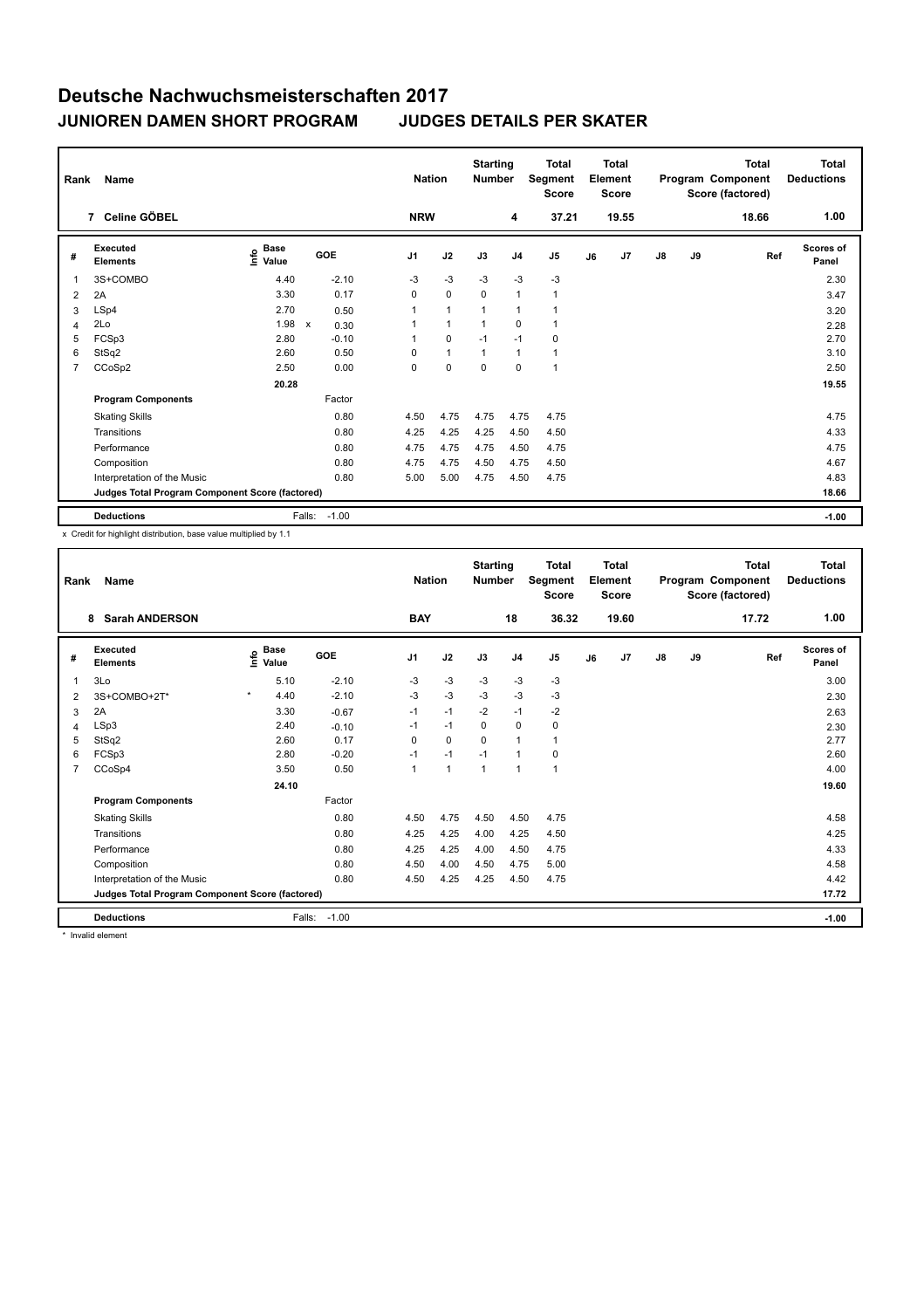| Rank           | Name                                            |          | <b>Nation</b>                               |         | <b>Starting</b><br><b>Number</b> |              | <b>Total</b><br>Segment<br><b>Score</b> |                | <b>Total</b><br>Element<br>Score |    |       | <b>Total</b><br>Program Component<br>Score (factored) | <b>Total</b><br><b>Deductions</b> |       |                           |
|----------------|-------------------------------------------------|----------|---------------------------------------------|---------|----------------------------------|--------------|-----------------------------------------|----------------|----------------------------------|----|-------|-------------------------------------------------------|-----------------------------------|-------|---------------------------|
|                | Katharina KURZ<br>9                             |          |                                             |         | <b>BAY</b>                       |              |                                         | 15             | 35.16                            |    | 18.22 |                                                       |                                   | 16.94 | 0.00                      |
| #              | Executed<br><b>Elements</b>                     |          | <b>Base</b><br>e <sup>Base</sup><br>⊆ Value | GOE     | J1                               | J2           | J3                                      | J <sub>4</sub> | J <sub>5</sub>                   | J6 | J7    | $\mathsf{J}8$                                         | J9                                | Ref   | <b>Scores of</b><br>Panel |
| 1              | $2Lz+2T$                                        |          | 3.40                                        | 0.30    | $\mathbf{1}$                     | $\mathbf{1}$ | 1                                       | 1              | 0                                |    |       |                                                       |                                   |       | 3.70                      |
| 2              | 3Lo<                                            | $\hat{}$ | 3.60                                        | $-1.17$ | $-2$                             | $-1$         | $-2$                                    | $-1$           | $-2$                             |    |       |                                                       |                                   |       | 2.43                      |
| 3              | 2A<<                                            | <<       | 1.10                                        | $-0.47$ | $-3$                             | $-2$         | $-3$                                    | $-2$           | $-2$                             |    |       |                                                       |                                   |       | 0.63                      |
| 4              | LSp3                                            |          | 2.40                                        | 0.33    | 1                                | $\mathbf{1}$ | 0                                       | 1              | 0                                |    |       |                                                       |                                   |       | 2.73                      |
| 5              | FCSp3                                           |          | 2.80                                        | 0.00    | 0                                | $\mathbf 0$  | 0                                       | 1              | 0                                |    |       |                                                       |                                   |       | 2.80                      |
| 6              | StSq3                                           |          | 3.30                                        | 0.33    | $\Omega$                         | $\mathbf{1}$ | $\Omega$                                | 1              | $\mathbf{1}$                     |    |       |                                                       |                                   |       | 3.63                      |
| $\overline{7}$ | CCoSp2                                          |          | 2.50                                        | $-0.20$ | $-1$                             | $-1$         | $-1$                                    | 0              | $\pmb{0}$                        |    |       |                                                       |                                   |       | 2.30                      |
|                |                                                 |          | 19.10                                       |         |                                  |              |                                         |                |                                  |    |       |                                                       |                                   |       | 18.22                     |
|                | <b>Program Components</b>                       |          |                                             | Factor  |                                  |              |                                         |                |                                  |    |       |                                                       |                                   |       |                           |
|                | <b>Skating Skills</b>                           |          |                                             | 0.80    | 4.25                             | 4.50         | 4.00                                    | 4.50           | 4.75                             |    |       |                                                       |                                   |       | 4.42                      |
|                | Transitions                                     |          |                                             | 0.80    | 4.00                             | 4.25         | 3.50                                    | 4.00           | 4.50                             |    |       |                                                       |                                   |       | 4.08                      |
|                | Performance                                     |          |                                             | 0.80    | 4.25                             | 4.00         | 3.75                                    | 4.25           | 4.25                             |    |       |                                                       |                                   |       | 4.17                      |
|                | Composition                                     |          |                                             | 0.80    | 4.50                             | 4.25         | 4.00                                    | 4.50           | 4.50                             |    |       |                                                       |                                   |       | 4.42                      |
|                | Interpretation of the Music                     |          |                                             | 0.80    | 4.00                             | 4.00         | 3.75                                    | 4.25           | 4.25                             |    |       |                                                       |                                   |       | 4.08                      |
|                | Judges Total Program Component Score (factored) |          |                                             |         |                                  |              |                                         |                |                                  |    |       |                                                       |                                   |       | 16.94                     |
|                | <b>Deductions</b>                               |          |                                             |         |                                  |              |                                         |                |                                  |    |       |                                                       |                                   |       | 0.00                      |

< Under-rotated jump << Downgraded jump

| Rank | Name                                            | <b>Nation</b>                     |                                   | <b>Starting</b><br><b>Number</b> |             | <b>Total</b><br>Segment<br><b>Score</b> |                | <b>Total</b><br>Element<br><b>Score</b> |    |                | <b>Total</b><br>Program Component<br>Score (factored) | <b>Total</b><br><b>Deductions</b> |       |                    |
|------|-------------------------------------------------|-----------------------------------|-----------------------------------|----------------------------------|-------------|-----------------------------------------|----------------|-----------------------------------------|----|----------------|-------------------------------------------------------|-----------------------------------|-------|--------------------|
|      | <b>Jasmin LUGERT</b><br>10                      |                                   |                                   | B-W                              |             |                                         | $\overline{2}$ | 35.11                                   |    | 19.01          |                                                       |                                   | 17.10 | 1.00               |
| #    | Executed<br><b>Elements</b>                     | $\overset{\circ}{\text{E}}$ Value | <b>GOE</b>                        | J1                               | J2          | J3                                      | J <sub>4</sub> | J <sub>5</sub>                          | J6 | J <sub>7</sub> | $\mathsf{J}8$                                         | J9                                | Ref   | Scores of<br>Panel |
| 1    | 2A                                              | 3.30                              | 0.00                              | 0                                | $\mathbf 0$ | $\mathbf 0$                             | $\mathbf 0$    | 0                                       |    |                |                                                       |                                   |       | 3.30               |
| 2    | 3T+COMBO                                        | 4.30                              | $-2.10$                           | $-3$                             | $-3$        | $-3$                                    | $-3$           | $-3$                                    |    |                |                                                       |                                   |       | 2.20               |
| 3    | CCoSp3                                          | 3.00                              | 0.00                              | 0                                | $\mathbf 0$ | 0                                       | 0              | $\mathbf{1}$                            |    |                |                                                       |                                   |       | 3.00               |
| 4    | SSp3                                            | 2.10                              | 0.33                              | 1                                | $\mathbf 0$ | 1                                       | 0              | 1                                       |    |                |                                                       |                                   |       | 2.43               |
| 5    | StSq3                                           | 3.30                              | 0.00                              | 0                                | $\mathbf 0$ | 0                                       | $\mathbf 0$    | 0                                       |    |                |                                                       |                                   |       | 3.30               |
| 6    | 2Lo                                             | 1.98                              | 0.00<br>$\boldsymbol{\mathsf{x}}$ | 0                                | $-1$        | $\Omega$                                | $\mathbf 0$    | 0                                       |    |                |                                                       |                                   |       | 1.98               |
| 7    | FCSp3                                           | 2.80                              | 0.00                              | 0                                | $\mathbf 0$ | $-1$                                    | $\mathbf 0$    | 0                                       |    |                |                                                       |                                   |       | 2.80               |
|      |                                                 | 20.78                             |                                   |                                  |             |                                         |                |                                         |    |                |                                                       |                                   |       | 19.01              |
|      | <b>Program Components</b>                       |                                   | Factor                            |                                  |             |                                         |                |                                         |    |                |                                                       |                                   |       |                    |
|      | <b>Skating Skills</b>                           |                                   | 0.80                              | 4.50                             | 4.00        | 4.50                                    | 4.50           | 4.25                                    |    |                |                                                       |                                   |       | 4.42               |
|      | Transitions                                     |                                   | 0.80                              | 4.25                             | 3.75        | 4.25                                    | 4.25           | 4.00                                    |    |                |                                                       |                                   |       | 4.17               |
|      | Performance                                     |                                   | 0.80                              | 4.50                             | 4.00        | 4.00                                    | 4.25           | 4.25                                    |    |                |                                                       |                                   |       | 4.17               |
|      | Composition                                     |                                   | 0.80                              | 4.25                             | 4.50        | 4.25                                    | 4.50           | 4.50                                    |    |                |                                                       |                                   |       | 4.42               |
|      | Interpretation of the Music                     |                                   | 0.80                              | 4.50                             | 4.00        | 4.00                                    | 4.25           | 4.25                                    |    |                |                                                       |                                   |       | 4.17               |
|      | Judges Total Program Component Score (factored) |                                   |                                   |                                  |             |                                         |                |                                         |    |                |                                                       |                                   |       | 17.10              |
|      | <b>Deductions</b>                               | Falls:                            | $-1.00$                           |                                  |             |                                         |                |                                         |    |                |                                                       |                                   |       | $-1.00$            |

x Credit for highlight distribution, base value multiplied by 1.1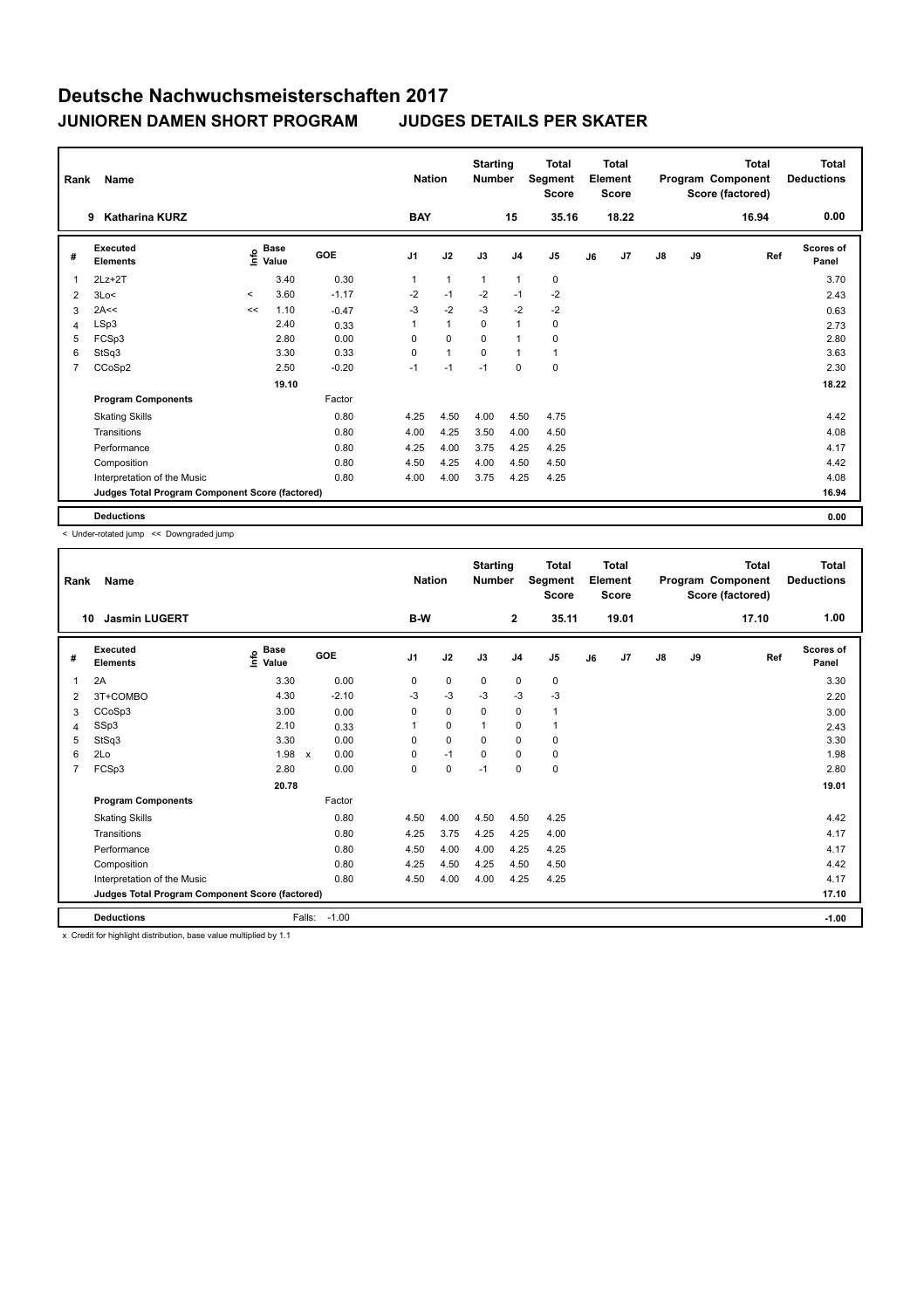| Rank           | <b>Name</b>                                     |                                             | <b>Nation</b>             | <b>Starting</b><br><b>Number</b> |          | <b>Total</b><br>Segment<br><b>Score</b> |             | <b>Total</b><br>Element<br><b>Score</b> |                |    | <b>Total</b><br>Program Component<br>Score (factored) | <b>Total</b><br><b>Deductions</b> |    |       |                           |
|----------------|-------------------------------------------------|---------------------------------------------|---------------------------|----------------------------------|----------|-----------------------------------------|-------------|-----------------------------------------|----------------|----|-------------------------------------------------------|-----------------------------------|----|-------|---------------------------|
|                | <b>Laura MORATH</b><br>11                       |                                             |                           |                                  |          | <b>BAY</b>                              |             | 17                                      | 35.08          |    | 18.48                                                 |                                   |    | 16.60 | 0.00                      |
| #              | <b>Executed</b><br><b>Elements</b>              | <b>Base</b><br>e <sup>Base</sup><br>⊆ Value | GOE                       |                                  | J1       | J2                                      | J3          | J <sub>4</sub>                          | J <sub>5</sub> | J6 | J <sub>7</sub>                                        | $\mathsf{J}8$                     | J9 | Ref   | <b>Scores of</b><br>Panel |
| 1              | $2Lz + 2T$                                      | 3.40                                        |                           | 0.00                             | 0        | $\mathbf 0$                             | $\mathbf 0$ | $\mathbf 0$                             | $\pmb{0}$      |    |                                                       |                                   |    |       | 3.40                      |
| 2              | 2A<                                             | 2.30<br>$\prec$                             |                           | $-1.00$                          | $-2$     | $-1$                                    | $-3$        | $-2$                                    | $-2$           |    |                                                       |                                   |    |       | 1.30                      |
| 3              | LSp3                                            | 2.40                                        |                           | 0.00                             | $\Omega$ | $\mathbf 0$                             | $\Omega$    | 0                                       | $\mathbf{1}$   |    |                                                       |                                   |    |       | 2.40                      |
| 4              | StSq3                                           | 3.30                                        |                           | 0.00                             | 0        | $\mathbf 0$                             | $\Omega$    | 1                                       | 0              |    |                                                       |                                   |    |       | 3.30                      |
| 5              | 2Lo                                             | 1.98                                        | $\boldsymbol{\mathsf{x}}$ | 0.00                             | 0        | $\mathbf 0$                             | 0           | 0                                       | 0              |    |                                                       |                                   |    |       | 1.98                      |
| 6              | FCSp3                                           | 2.80                                        |                           | $-0.20$                          | $-1$     | $-1$                                    | $-1$        | $\Omega$                                | 0              |    |                                                       |                                   |    |       | 2.60                      |
| $\overline{7}$ | CCoSp4                                          | 3.50                                        |                           | 0.00                             | 0        | 0                                       | 0           | 1                                       | $\mathbf 0$    |    |                                                       |                                   |    |       | 3.50                      |
|                |                                                 | 19.68                                       |                           |                                  |          |                                         |             |                                         |                |    |                                                       |                                   |    |       | 18.48                     |
|                | <b>Program Components</b>                       |                                             |                           | Factor                           |          |                                         |             |                                         |                |    |                                                       |                                   |    |       |                           |
|                | <b>Skating Skills</b>                           |                                             |                           | 0.80                             | 4.25     | 4.00                                    | 4.25        | 4.25                                    | 4.50           |    |                                                       |                                   |    |       | 4.25                      |
|                | Transitions                                     |                                             |                           | 0.80                             | 4.00     | 4.00                                    | 4.00        | 4.00                                    | 4.25           |    |                                                       |                                   |    |       | 4.00                      |
|                | Performance                                     |                                             |                           | 0.80                             | 4.50     | 4.00                                    | 4.00        | 4.25                                    | 4.50           |    |                                                       |                                   |    |       | 4.25                      |
|                | Composition                                     |                                             |                           | 0.80                             | 4.25     | 4.00                                    | 4.00        | 4.50                                    | 4.25           |    |                                                       |                                   |    |       | 4.17                      |
|                | Interpretation of the Music                     |                                             |                           | 0.80                             | 4.25     | 4.00                                    | 4.00        | 4.25                                    | 4.00           |    |                                                       |                                   |    |       | 4.08                      |
|                | Judges Total Program Component Score (factored) |                                             |                           |                                  |          |                                         |             |                                         |                |    |                                                       |                                   |    |       | 16.60                     |
|                | <b>Deductions</b>                               |                                             |                           |                                  |          |                                         |             |                                         |                |    |                                                       |                                   |    |       | 0.00                      |

< Under-rotated jump x Credit for highlight distribution, base value multiplied by 1.1

| Rank           | Name<br><b>Layla Constance LABERNY</b><br>12    |         |                      |              |         |                |            | <b>Nation</b> | <b>Starting</b><br><b>Number</b> |                | <b>Total</b><br>Segment<br><b>Score</b> |    | <b>Total</b><br>Element<br><b>Score</b> |               |    | <b>Total</b><br>Program Component<br>Score (factored) | Total<br><b>Deductions</b> |
|----------------|-------------------------------------------------|---------|----------------------|--------------|---------|----------------|------------|---------------|----------------------------------|----------------|-----------------------------------------|----|-----------------------------------------|---------------|----|-------------------------------------------------------|----------------------------|
|                |                                                 |         |                      |              |         |                | <b>BER</b> |               |                                  | 14             | 34.96                                   |    | 19.48                                   |               |    | 16.48                                                 | 1.00                       |
| #              | Executed<br><b>Elements</b>                     | ١m      | <b>Base</b><br>Value |              | GOE     | J <sub>1</sub> |            | J2            | J3                               | J <sub>4</sub> | J <sub>5</sub>                          | J6 | J7                                      | $\mathsf{J}8$ | J9 | Ref                                                   | <b>Scores of</b><br>Panel  |
| $\overline{1}$ | LSp3                                            |         | 2.40                 |              | 0.50    | $\overline{2}$ |            | $\mathbf{1}$  | $\mathbf{1}$                     | $\mathbf{1}$   | $\mathbf{1}$                            |    |                                         |               |    |                                                       | 2.90                       |
| $\overline{2}$ | 2Lo                                             |         | 1.80                 |              | 0.00    | $-1$           |            | $\mathbf{1}$  | 0                                | 0              | 0                                       |    |                                         |               |    |                                                       | 1.80                       |
| 3              | 2A<                                             | $\prec$ | 2.30                 |              | $-1.50$ | $-3$           |            | $-3$          | $-3$                             | $-3$           | $-3$                                    |    |                                         |               |    |                                                       | 0.80                       |
| $\overline{4}$ | CCoSp4                                          |         | 3.50                 |              | 0.17    | 0              |            | $\Omega$      | $\Omega$                         | $\mathbf{1}$   | $\overline{1}$                          |    |                                         |               |    |                                                       | 3.67                       |
| 5              | StSq3                                           |         | 3.30                 |              | 0.17    | 0              |            | $\mathbf{1}$  | $\mathbf 0$                      | 0              | $\overline{1}$                          |    |                                         |               |    |                                                       | 3.47                       |
| 6              | $2Lz+2T$                                        |         | 3.74                 | $\mathbf{x}$ | $-0.10$ | 0              |            | $\mathbf 0$   | $-1$                             | $-1$           | 0                                       |    |                                         |               |    |                                                       | 3.64                       |
| $\overline{7}$ | FCSp4                                           |         | 3.20                 |              | 0.00    | 0              |            | 0             | 0                                | $-1$           | $\mathbf 0$                             |    |                                         |               |    |                                                       | 3.20                       |
|                |                                                 |         | 20.24                |              |         |                |            |               |                                  |                |                                         |    |                                         |               |    |                                                       | 19.48                      |
|                | <b>Program Components</b>                       |         |                      |              | Factor  |                |            |               |                                  |                |                                         |    |                                         |               |    |                                                       |                            |
|                | <b>Skating Skills</b>                           |         |                      |              | 0.80    | 4.25           |            | 4.25          | 4.00                             | 4.00           | 4.50                                    |    |                                         |               |    |                                                       | 4.17                       |
|                | Transitions                                     |         |                      |              | 0.80    | 4.00           |            | 4.00          | 3.50                             | 3.75           | 4.00                                    |    |                                         |               |    |                                                       | 3.92                       |
|                | Performance                                     |         |                      |              | 0.80    | 4.25           |            | 4.25          | 3.75                             | 4.00           | 4.50                                    |    |                                         |               |    |                                                       | 4.17                       |
|                | Composition                                     |         |                      |              | 0.80    | 4.50           |            | 4.25          | 3.50                             | 4.25           | 4.50                                    |    |                                         |               |    |                                                       | 4.33                       |
|                | Interpretation of the Music                     |         |                      |              | 0.80    | 4.00           |            | 4.00          | 3.50                             | 4.00           | 4.75                                    |    |                                         |               |    |                                                       | 4.00                       |
|                | Judges Total Program Component Score (factored) |         |                      |              |         |                |            |               |                                  |                |                                         |    |                                         |               |    |                                                       | 16.48                      |
|                | <b>Deductions</b>                               |         |                      | Falls:       | $-1.00$ |                |            |               |                                  |                |                                         |    |                                         |               |    |                                                       | $-1.00$                    |

< Under-rotated jump x Credit for highlight distribution, base value multiplied by 1.1 ! Not clear edge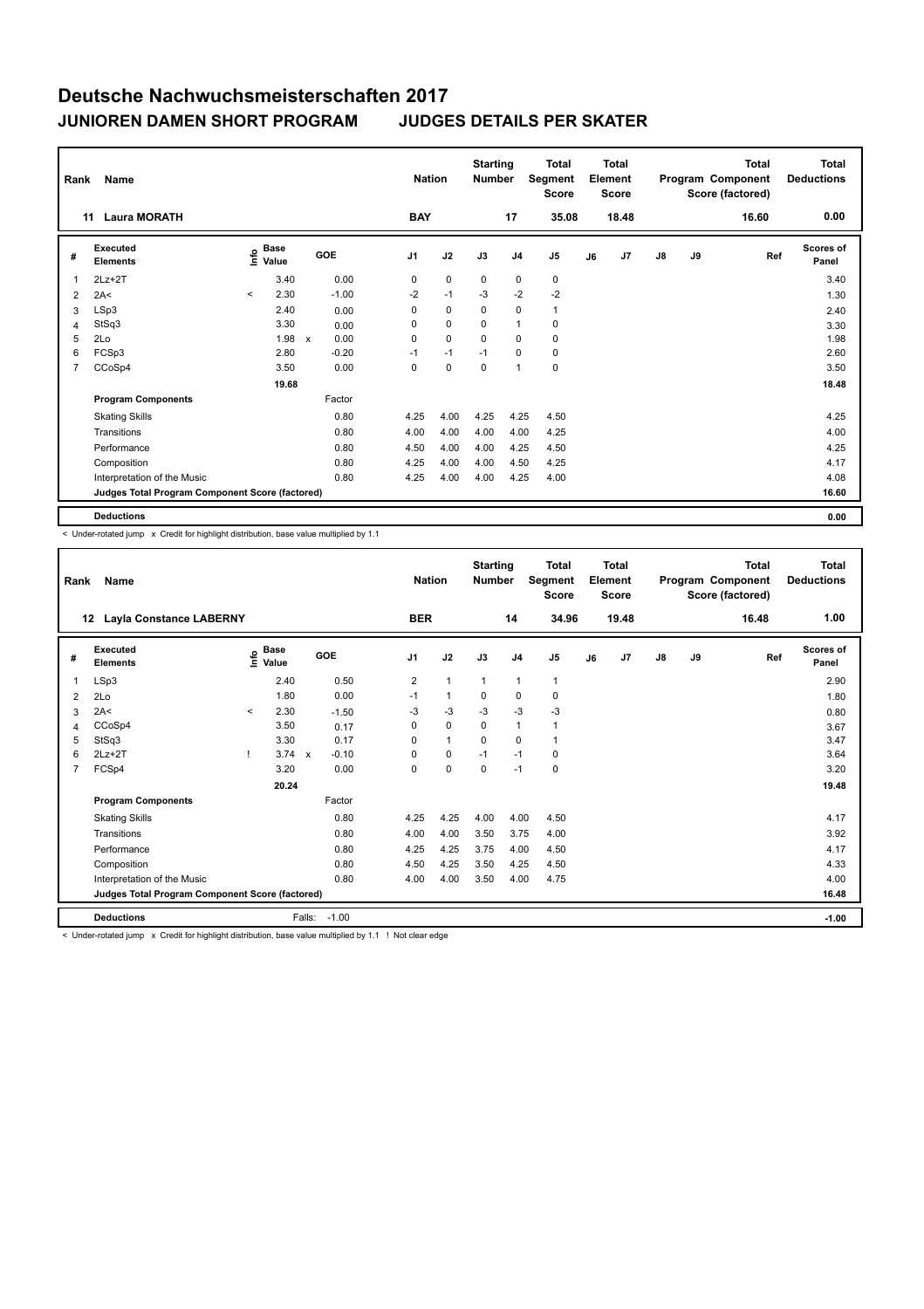| Rank           | Name                                            |              |                                             |                         | <b>Nation</b> |              | <b>Starting</b><br><b>Number</b> |                | <b>Total</b><br>Segment<br><b>Score</b> |    | <b>Total</b><br>Element<br><b>Score</b> |    |    | <b>Total</b><br>Program Component<br>Score (factored) | Total<br><b>Deductions</b> |
|----------------|-------------------------------------------------|--------------|---------------------------------------------|-------------------------|---------------|--------------|----------------------------------|----------------|-----------------------------------------|----|-----------------------------------------|----|----|-------------------------------------------------------|----------------------------|
|                | <b>Jennifer FISCHER</b><br>13                   |              |                                             |                         | <b>BAY</b>    |              |                                  | 22             | 34.70                                   |    | 17.36                                   |    |    | 17.34                                                 | 0.00                       |
| #              | Executed<br><b>Elements</b>                     |              | <b>Base</b><br>e <sup>Base</sup><br>⊆ Value | GOE                     | J1            | J2           | J3                               | J <sub>4</sub> | J <sub>5</sub>                          | J6 | J7                                      | J8 | J9 | Ref                                                   | Scores of<br>Panel         |
| 1              | 2A                                              |              | 3.30                                        | 0.00                    | 0             | $\mathbf 0$  | $\mathbf 0$                      | $\mathbf 0$    | $-1$                                    |    |                                         |    |    |                                                       | 3.30                       |
| 2              | $2Lz+1T*$                                       | $\star$      | 2.10                                        | $-0.90$                 | $-3$          | $-3$         | $-3$                             | $-3$           | $-3$                                    |    |                                         |    |    |                                                       | 1.20                       |
| 3              | FCSp3                                           |              | 2.80                                        | 0.00                    | 0             | $\mathbf 0$  | 0                                | 0              | 0                                       |    |                                         |    |    |                                                       | 2.80                       |
| 4              | 3Lo<                                            | $\checkmark$ | 3.96                                        | $\mathsf{x}$<br>$-1.40$ | $-3$          | $-2$         | $-2$                             | $-2$           | $-2$                                    |    |                                         |    |    |                                                       | 2.56                       |
| 5              | StSq2                                           |              | 2.60                                        | 0.00                    | 0             | $\mathbf{1}$ | 0                                | 0              | 0                                       |    |                                         |    |    |                                                       | 2.60                       |
| 6              | LSp2                                            |              | 1.90                                        | 0.00                    | $-1$          | $\mathbf{1}$ | $\Omega$                         | $\Omega$       | 0                                       |    |                                         |    |    |                                                       | 1.90                       |
| $\overline{7}$ | CCoSp3                                          |              | 3.00                                        | 0.00                    | 0             | 0            | $\mathbf 0$                      | $\mathbf 0$    | $\pmb{0}$                               |    |                                         |    |    |                                                       | 3.00                       |
|                |                                                 |              | 19.66                                       |                         |               |              |                                  |                |                                         |    |                                         |    |    |                                                       | 17.36                      |
|                | <b>Program Components</b>                       |              |                                             | Factor                  |               |              |                                  |                |                                         |    |                                         |    |    |                                                       |                            |
|                | <b>Skating Skills</b>                           |              |                                             | 0.80                    | 4.50          | 4.50         | 4.50                             | 4.50           | 4.25                                    |    |                                         |    |    |                                                       | 4.50                       |
|                | Transitions                                     |              |                                             | 0.80                    | 4.25          | 4.25         | 4.00                             | 4.00           | 4.50                                    |    |                                         |    |    |                                                       | 4.17                       |
|                | Performance                                     |              |                                             | 0.80                    | 4.25          | 4.50         | 4.25                             | 4.25           | 4.25                                    |    |                                         |    |    |                                                       | 4.25                       |
|                | Composition                                     |              |                                             | 0.80                    | 4.50          | 4.50         | 4.50                             | 4.25           | 4.50                                    |    |                                         |    |    |                                                       | 4.50                       |
|                | Interpretation of the Music                     |              |                                             | 0.80                    | 4.50          | 4.00         | 4.25                             | 4.00           | 4.50                                    |    |                                         |    |    |                                                       | 4.25                       |
|                | Judges Total Program Component Score (factored) |              |                                             |                         |               |              |                                  |                |                                         |    |                                         |    |    |                                                       | 17.34                      |
|                | <b>Deductions</b>                               |              |                                             |                         |               |              |                                  |                |                                         |    |                                         |    |    |                                                       | 0.00                       |

< Under-rotated jump \* Invalid element x Credit for highlight distribution, base value multiplied by 1.1

| Rank           | <b>Name</b><br><b>Minori YUGE</b><br>14         |         |                                  |                           |         | <b>Nation</b><br><b>BER</b> |              | <b>Starting</b><br><b>Number</b> | 11             | <b>Total</b><br>Segment<br><b>Score</b><br>34.62 |    | <b>Total</b><br>Element<br><b>Score</b><br>17.68 |               |    | <b>Total</b><br>Program Component<br>Score (factored)<br>16.94 | <b>Total</b><br><b>Deductions</b><br>0.00 |
|----------------|-------------------------------------------------|---------|----------------------------------|---------------------------|---------|-----------------------------|--------------|----------------------------------|----------------|--------------------------------------------------|----|--------------------------------------------------|---------------|----|----------------------------------------------------------------|-------------------------------------------|
|                |                                                 |         |                                  |                           |         |                             |              |                                  |                |                                                  |    |                                                  |               |    |                                                                |                                           |
| #              | Executed<br><b>Elements</b>                     |         | <b>Base</b><br>e Base<br>E Value | <b>GOE</b>                |         | J <sub>1</sub>              | J2           | J3                               | J <sub>4</sub> | J <sub>5</sub>                                   | J6 | J7                                               | $\mathsf{J}8$ | J9 | Ref                                                            | Scores of<br>Panel                        |
| 1              | $2F+2T$                                         |         | 3.20                             |                           | 0.20    | 0                           | $\mathbf{1}$ | $\mathbf{1}$                     | $\mathbf 0$    | $\mathbf{1}$                                     |    |                                                  |               |    |                                                                | 3.40                                      |
| 2              | 2A<                                             | $\prec$ | 2.30                             |                           | $-0.50$ | $-1$                        | $-1$         | $-2$                             | $-1$           | $-1$                                             |    |                                                  |               |    |                                                                | 1.80                                      |
| 3              | FCSp2                                           |         | 2.30                             |                           | 0.50    | 1                           | $\mathbf{1}$ | 0                                | $\overline{1}$ | $\mathbf{1}$                                     |    |                                                  |               |    |                                                                | 2.80                                      |
| 4              | CCoSp4                                          |         | 3.50                             |                           | 0.00    | 0                           | $\mathbf 0$  | $\mathbf 0$                      | $\mathbf 0$    | 0                                                |    |                                                  |               |    |                                                                | 3.50                                      |
| 5              | 2Lo                                             |         | 1.98                             | $\boldsymbol{\mathsf{x}}$ | 0.00    | $-1$                        | 0            | 0                                | 0              | 0                                                |    |                                                  |               |    |                                                                | 1.98                                      |
| 6              | StSq2                                           |         | 2.60                             |                           | 0.00    | $\Omega$                    | $\Omega$     | $\Omega$                         | $-1$           | 0                                                |    |                                                  |               |    |                                                                | 2.60                                      |
| $\overline{7}$ | LSp2                                            |         | 1.90                             |                           | $-0.30$ | $-1$                        | $-1$         | $\mathbf 0$                      | $-1$           | $-1$                                             |    |                                                  |               |    |                                                                | 1.60                                      |
|                |                                                 |         | 17.78                            |                           |         |                             |              |                                  |                |                                                  |    |                                                  |               |    |                                                                | 17.68                                     |
|                | <b>Program Components</b>                       |         |                                  |                           | Factor  |                             |              |                                  |                |                                                  |    |                                                  |               |    |                                                                |                                           |
|                | <b>Skating Skills</b>                           |         |                                  |                           | 0.80    | 4.25                        | 4.25         | 4.50                             | 4.25           | 4.25                                             |    |                                                  |               |    |                                                                | 4.25                                      |
|                | Transitions                                     |         |                                  |                           | 0.80    | 4.00                        | 4.25         | 4.00                             | 3.75           | 4.50                                             |    |                                                  |               |    |                                                                | 4.08                                      |
|                | Performance                                     |         |                                  |                           | 0.80    | 4.50                        | 4.50         | 4.25                             | 4.25           | 4.50                                             |    |                                                  |               |    |                                                                | 4.42                                      |
|                | Composition                                     |         |                                  |                           | 0.80    | 4.50                        | 4.00         | 4.25                             | 4.25           | 4.25                                             |    |                                                  |               |    |                                                                | 4.25                                      |
|                | Interpretation of the Music                     |         |                                  |                           | 0.80    | 4.25                        | 4.00         | 4.00                             | 4.25           | 4.50                                             |    |                                                  |               |    |                                                                | 4.17                                      |
|                | Judges Total Program Component Score (factored) |         |                                  |                           |         |                             |              |                                  |                |                                                  |    |                                                  |               |    |                                                                | 16.94                                     |
|                | <b>Deductions</b>                               |         |                                  |                           |         |                             |              |                                  |                |                                                  |    |                                                  |               |    |                                                                | 0.00                                      |

< Under-rotated jump x Credit for highlight distribution, base value multiplied by 1.1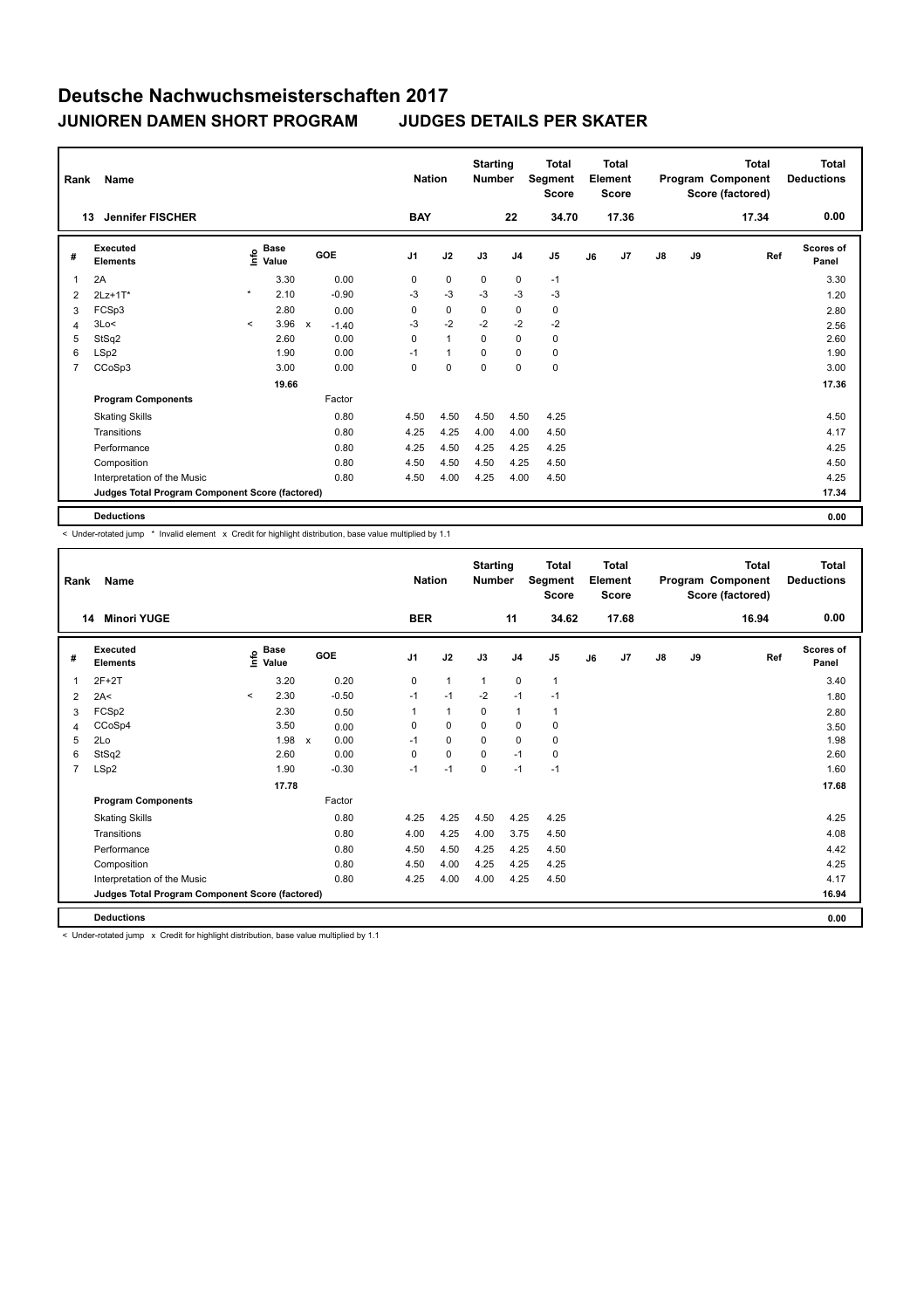| Rank           | Name                                            |                                             |       |              |         |                | <b>Nation</b> | <b>Starting</b><br><b>Number</b> |                | <b>Total</b><br>Segment<br><b>Score</b> |    | <b>Total</b><br>Element<br><b>Score</b> |    |    | <b>Total</b><br>Program Component<br>Score (factored) | Total<br><b>Deductions</b> |
|----------------|-------------------------------------------------|---------------------------------------------|-------|--------------|---------|----------------|---------------|----------------------------------|----------------|-----------------------------------------|----|-----------------------------------------|----|----|-------------------------------------------------------|----------------------------|
|                | Kalina LEWICKA<br>15                            |                                             |       |              |         | B-W            |               |                                  | 16             | 34.58                                   |    | 17.78                                   |    |    | 16.80                                                 | 0.00                       |
| #              | Executed<br><b>Elements</b>                     | <b>Base</b><br>e <sup>Base</sup><br>⊆ Value |       | GOE          |         | J <sub>1</sub> | J2            | J3                               | J <sub>4</sub> | J <sub>5</sub>                          | J6 | J7                                      | J8 | J9 | Ref                                                   | Scores of<br>Panel         |
| 1              | 2A                                              |                                             | 3.30  |              | 0.00    | $\mathbf{1}$   | $-1$          | $\mathbf 0$                      | $\mathbf 0$    | $\pmb{0}$                               |    |                                         |    |    |                                                       | 3.30                       |
| 2              | LSp1                                            |                                             | 1.50  |              | 0.00    | 0              | $\pmb{0}$     | 0                                | 0              | $\pmb{0}$                               |    |                                         |    |    |                                                       | 1.50                       |
| 3              | $2Lz+2T$                                        |                                             | 3.40  |              | $-0.30$ | $-1$           | $-1$          | $-1$                             | $-1$           | $-1$                                    |    |                                         |    |    |                                                       | 3.10                       |
| 4              | FCSp3                                           |                                             | 2.80  |              | $-0.20$ | $-1$           | $-1$          | $\Omega$                         | 0              | $-1$                                    |    |                                         |    |    |                                                       | 2.60                       |
| 5              | StSq2                                           |                                             | 2.60  |              | 0.00    | 0              | $\mathbf 0$   | 0                                | 0              | 0                                       |    |                                         |    |    |                                                       | 2.60                       |
| 6              | 2Lo                                             |                                             | 1.98  | $\mathsf{x}$ | 0.00    | 0              | $\mathbf 0$   | $\Omega$                         | $\Omega$       | 0                                       |    |                                         |    |    |                                                       | 1.98                       |
| $\overline{7}$ | CCoSp3                                          |                                             | 3.00  |              | $-0.30$ | $-2$           | $-1$          | $-1$                             | $-1$           | $\pmb{0}$                               |    |                                         |    |    |                                                       | 2.70                       |
|                |                                                 |                                             | 18.58 |              |         |                |               |                                  |                |                                         |    |                                         |    |    |                                                       | 17.78                      |
|                | <b>Program Components</b>                       |                                             |       |              | Factor  |                |               |                                  |                |                                         |    |                                         |    |    |                                                       |                            |
|                | <b>Skating Skills</b>                           |                                             |       |              | 0.80    | 4.50           | 4.75          | 4.25                             | 4.25           | 4.50                                    |    |                                         |    |    |                                                       | 4.42                       |
|                | Transitions                                     |                                             |       |              | 0.80    | 4.00           | 4.25          | 3.75                             | 3.75           | 4.25                                    |    |                                         |    |    |                                                       | 4.00                       |
|                | Performance                                     |                                             |       |              | 0.80    | 4.50           | 4.00          | 4.00                             | 4.00           | 4.50                                    |    |                                         |    |    |                                                       | 4.17                       |
|                | Composition                                     |                                             |       |              | 0.80    | 4.75           | 4.50          | 3.75                             | 4.25           | 4.25                                    |    |                                         |    |    |                                                       | 4.33                       |
|                | Interpretation of the Music                     |                                             |       |              | 0.80    | 4.25           | 4.00          | 3.75                             | 4.00           | 4.50                                    |    |                                         |    |    |                                                       | 4.08                       |
|                | Judges Total Program Component Score (factored) |                                             |       |              |         |                |               |                                  |                |                                         |    |                                         |    |    |                                                       | 16.80                      |
|                | <b>Deductions</b>                               |                                             |       |              |         |                |               |                                  |                |                                         |    |                                         |    |    |                                                       | 0.00                       |

x Credit for highlight distribution, base value multiplied by 1.1 ! Not clear edge

| Rank | Name                                            |                            |                                      | <b>Nation</b> |             | <b>Starting</b><br><b>Number</b> |                | Total<br>Segment<br><b>Score</b> |    | <b>Total</b><br>Element<br><b>Score</b> |    |    | <b>Total</b><br>Program Component<br>Score (factored) | Total<br><b>Deductions</b> |
|------|-------------------------------------------------|----------------------------|--------------------------------------|---------------|-------------|----------------------------------|----------------|----------------------------------|----|-----------------------------------------|----|----|-------------------------------------------------------|----------------------------|
|      | Julia KLOT<br>16                                |                            |                                      | SAS           |             |                                  | 21             | 34.42                            |    | 18.08                                   |    |    | 16.34                                                 | 0.00                       |
| #    | <b>Executed</b><br><b>Elements</b>              | <b>Base</b><br>١π<br>Value | GOE                                  | J1            | J2          | J3                               | J <sub>4</sub> | J <sub>5</sub>                   | J6 | J7                                      | J8 | J9 | Ref                                                   | <b>Scores of</b><br>Panel  |
| 1    | $3T + 1T^*$                                     | $\star$<br>4.30            | $-2.10$                              | $-3$          | $-3$        | $-3$                             | $-3$           | $-3$                             |    |                                         |    |    |                                                       | 2.20                       |
| 2    | 2A                                              | 3.30                       | 0.00                                 | 1             | $\mathbf 0$ | $\mathbf 0$                      | $\mathbf 0$    | $\mathbf 0$                      |    |                                         |    |    |                                                       | 3.30                       |
| 3    | FCSp2                                           | 2.30                       | 0.00                                 | 0             | $\mathbf 0$ | $-1$                             | $\mathbf 0$    | 0                                |    |                                         |    |    |                                                       | 2.30                       |
| 4    | StSq2                                           | 2.60                       | 0.00                                 | 0             | $\mathbf 0$ | $\mathbf 0$                      | $\mathbf 0$    | $-1$                             |    |                                         |    |    |                                                       | 2.60                       |
| 5    | 2Lo                                             | 1.98                       | $-0.20$<br>$\boldsymbol{\mathsf{x}}$ | $-1$          | $-1$        | $-1$                             | $\mathbf 0$    | 0                                |    |                                         |    |    |                                                       | 1.78                       |
| 6    | LSp3                                            | 2.40                       | 0.00                                 | $\Omega$      | $\mathbf 0$ | $\Omega$                         | $\mathbf 0$    | 0                                |    |                                         |    |    |                                                       | 2.40                       |
| 7    | CCoSp4                                          | 3.50                       | 0.00                                 | 0             | $\mathbf 0$ | $\mathbf 0$                      | $\mathbf 0$    | 0                                |    |                                         |    |    |                                                       | 3.50                       |
|      |                                                 | 20.38                      |                                      |               |             |                                  |                |                                  |    |                                         |    |    |                                                       | 18.08                      |
|      | <b>Program Components</b>                       |                            | Factor                               |               |             |                                  |                |                                  |    |                                         |    |    |                                                       |                            |
|      | <b>Skating Skills</b>                           |                            | 0.80                                 | 4.50          | 4.50        | 4.00                             | 4.25           | 4.25                             |    |                                         |    |    |                                                       | 4.33                       |
|      | Transitions                                     |                            | 0.80                                 | 4.00          | 4.00        | 3.50                             | 4.00           | 4.00                             |    |                                         |    |    |                                                       | 4.00                       |
|      | Performance                                     |                            | 0.80                                 | 4.00          | 3.75        | 3.75                             | 4.00           | 4.00                             |    |                                         |    |    |                                                       | 3.92                       |
|      | Composition                                     |                            | 0.80                                 | 4.50          | 4.25        | 3.75                             | 4.25           | 4.25                             |    |                                         |    |    |                                                       | 4.25                       |
|      | Interpretation of the Music                     |                            | 0.80                                 | 4.25          | 3.50        | 3.50                             | 4.25           | 4.00                             |    |                                         |    |    |                                                       | 3.92                       |
|      | Judges Total Program Component Score (factored) |                            |                                      |               |             |                                  |                |                                  |    |                                         |    |    |                                                       | 16.34                      |
|      | <b>Deductions</b>                               |                            |                                      |               |             |                                  |                |                                  |    |                                         |    |    |                                                       | 0.00                       |

\* Invalid element x Credit for highlight distribution, base value multiplied by 1.1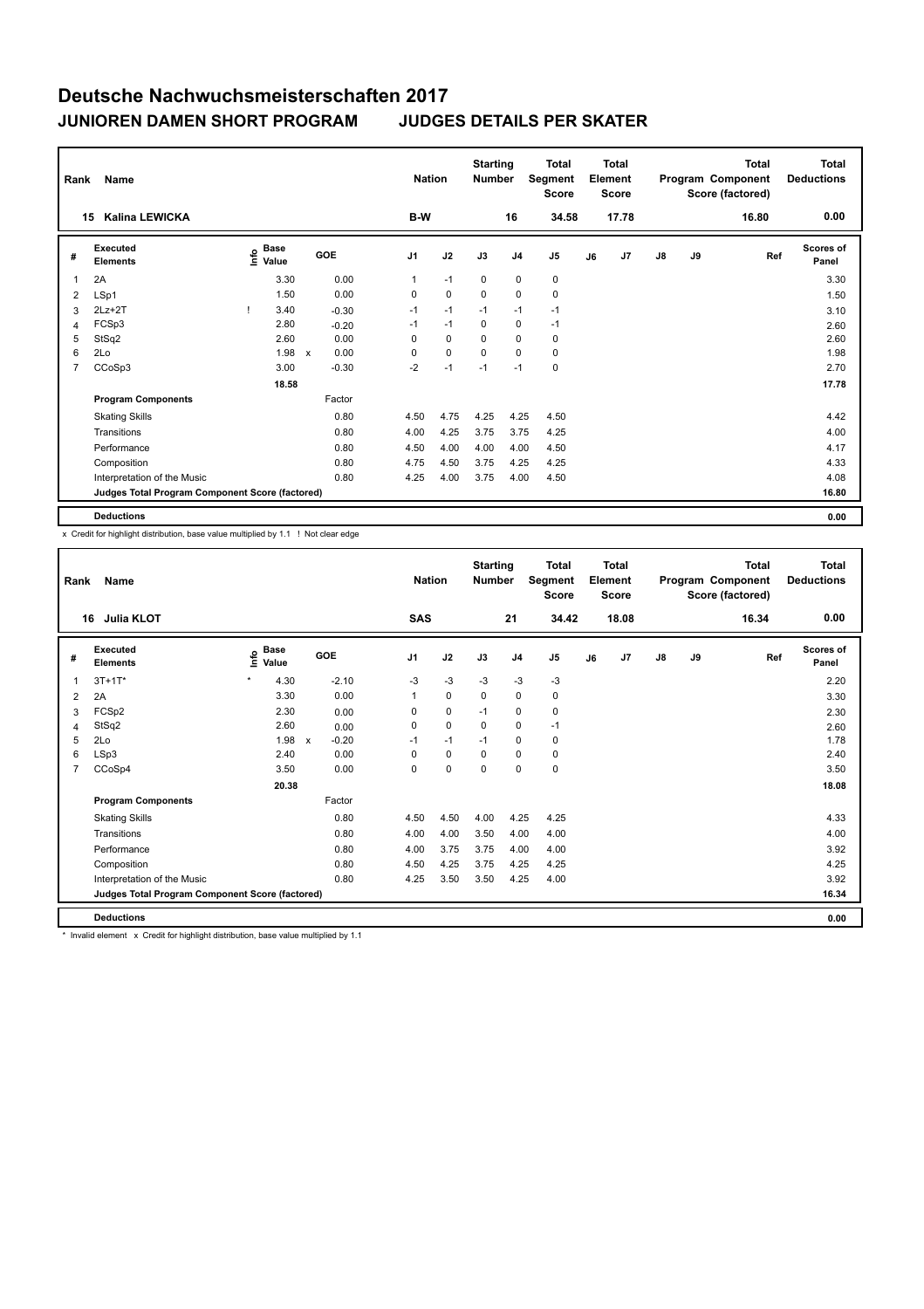| Rank           | Name                                            |                                             |              |         | <b>Nation</b> |             | <b>Starting</b><br><b>Number</b> |                | <b>Total</b><br>Segment<br><b>Score</b> |    | <b>Total</b><br>Element<br><b>Score</b> |               |    | <b>Total</b><br>Program Component<br>Score (factored) | Total<br><b>Deductions</b> |
|----------------|-------------------------------------------------|---------------------------------------------|--------------|---------|---------------|-------------|----------------------------------|----------------|-----------------------------------------|----|-----------------------------------------|---------------|----|-------------------------------------------------------|----------------------------|
|                | <b>Laura BERISHA</b><br>17                      |                                             |              |         | B-W           |             |                                  | 5              | 34.10                                   |    | 18.12                                   |               |    | 15.98                                                 | 0.00                       |
| #              | Executed<br><b>Elements</b>                     | <b>Base</b><br>e <sup>Base</sup><br>⊆ Value | GOE          |         | J1            | J2          | J3                               | J <sub>4</sub> | J <sub>5</sub>                          | J6 | J7                                      | $\mathsf{J}8$ | J9 | Ref                                                   | Scores of<br>Panel         |
| 1              | 2A                                              | 3.30                                        |              | 0.00    | $\mathbf{1}$  | $\mathbf 0$ | $\mathbf 0$                      | 0              | 0                                       |    |                                         |               |    |                                                       | 3.30                       |
| 2              | StSq2                                           | 2.60                                        |              | 0.00    | 0             | $\pmb{0}$   | 0                                | 0              | $\pmb{0}$                               |    |                                         |               |    |                                                       | 2.60                       |
| 3              | FCSp3                                           | 2.80                                        |              | $-0.30$ | 0             | $-1$        | $-1$                             | $-1$           | $-1$                                    |    |                                         |               |    |                                                       | 2.50                       |
| 4              | CCoSp2V                                         | 2.00                                        |              | $-0.30$ | $-1$          | $-1$        | 0                                | $-1$           | $-1$                                    |    |                                         |               |    |                                                       | 1.70                       |
| 5              | $2Lz+2T$                                        | 3.74                                        | $\mathsf{x}$ | 0.00    | 0             | $\mathbf 0$ | $\Omega$                         | 0              | $-1$                                    |    |                                         |               |    |                                                       | 3.74                       |
| 6              | 2Lo                                             | 1.98                                        | $\mathsf{x}$ | $-0.20$ | $-1$          | $-1$        | $\Omega$                         | $\Omega$       | $-1$                                    |    |                                         |               |    |                                                       | 1.78                       |
| $\overline{7}$ | SSp4                                            | 2.50                                        |              | 0.00    | 0             | $\mathbf 0$ | 1                                | 0              | $\pmb{0}$                               |    |                                         |               |    |                                                       | 2.50                       |
|                |                                                 | 18.92                                       |              |         |               |             |                                  |                |                                         |    |                                         |               |    |                                                       | 18.12                      |
|                | <b>Program Components</b>                       |                                             |              | Factor  |               |             |                                  |                |                                         |    |                                         |               |    |                                                       |                            |
|                | <b>Skating Skills</b>                           |                                             |              | 0.80    | 4.25          | 3.75        | 4.00                             | 4.25           | 4.00                                    |    |                                         |               |    |                                                       | 4.08                       |
|                | Transitions                                     |                                             |              | 0.80    | 3.50          | 3.50        | 3.75                             | 4.00           | 4.25                                    |    |                                         |               |    |                                                       | 3.75                       |
|                | Performance                                     |                                             |              | 0.80    | 4.00          | 3.75        | 4.00                             | 4.25           | 4.50                                    |    |                                         |               |    |                                                       | 4.08                       |
|                | Composition                                     |                                             |              | 0.80    | 4.00          | 4.00        | 4.00                             | 4.00           | 4.25                                    |    |                                         |               |    |                                                       | 4.00                       |
|                | Interpretation of the Music                     |                                             |              | 0.80    | 4.00          | 4.00        | 3.75                             | 4.25           | 4.25                                    |    |                                         |               |    |                                                       | 4.08                       |
|                | Judges Total Program Component Score (factored) |                                             |              |         |               |             |                                  |                |                                         |    |                                         |               |    |                                                       | 15.98                      |
|                | <b>Deductions</b>                               |                                             |              |         |               |             |                                  |                |                                         |    |                                         |               |    |                                                       | 0.00                       |

x Credit for highlight distribution, base value multiplied by 1.1

| Rank           | Name                                            |                              |                           |         | <b>Nation</b>  |             | <b>Starting</b><br><b>Number</b> |                | <b>Total</b><br>Segment<br><b>Score</b> |    | Total<br>Element<br><b>Score</b> |               |    | Total<br>Program Component<br>Score (factored) | <b>Total</b><br><b>Deductions</b> |
|----------------|-------------------------------------------------|------------------------------|---------------------------|---------|----------------|-------------|----------------------------------|----------------|-----------------------------------------|----|----------------------------------|---------------|----|------------------------------------------------|-----------------------------------|
|                | <b>Carlota BUSTOS KNOBLICH</b><br>18            |                              |                           |         | <b>NRW</b>     |             |                                  | 3              | 33.89                                   |    | 17.61                            |               |    | 16.28                                          | 0.00                              |
| #              | Executed<br><b>Elements</b>                     | <b>Base</b><br>١mfo<br>Value | GOE                       |         | J <sub>1</sub> | J2          | J3                               | J <sub>4</sub> | J <sub>5</sub>                          | J6 | J <sub>7</sub>                   | $\mathsf{J}8$ | J9 | Ref                                            | <b>Scores of</b><br>Panel         |
| 1              | FCSp3                                           | 2.80                         |                           | 0.33    | $\mathbf{1}$   | $\mathbf 0$ | $-1$                             | $\mathbf{1}$   | $\mathbf{1}$                            |    |                                  |               |    |                                                | 3.13                              |
| 2              | 2A                                              | 3.30                         |                           | 0.00    | 0              | $\mathbf 0$ | $\mathbf 0$                      | $-1$           | 0                                       |    |                                  |               |    |                                                | 3.30                              |
| 3              | 3S+COMBO                                        | 4.40                         |                           | $-2.10$ | -3             | $-3$        | -3                               | -3             | -3                                      |    |                                  |               |    |                                                | 2.30                              |
| 4              | 2Lo                                             | 1.98                         | $\boldsymbol{\mathsf{x}}$ | 0.00    | $\mathbf{1}$   | $\Omega$    | $\Omega$                         | 0              | 0                                       |    |                                  |               |    |                                                | 1.98                              |
| 5              | CCoSp3                                          | 3.00                         |                           | 0.00    | 0              | $-1$        | 0                                | $\mathbf 0$    | $\mathbf{1}$                            |    |                                  |               |    |                                                | 3.00                              |
| 6              | StSq2                                           | 2.60                         |                           | 0.00    | $\Omega$       | 0           | $\Omega$                         | 0              | 0                                       |    |                                  |               |    |                                                | 2.60                              |
| $\overline{7}$ | LSp1                                            | 1.50                         |                           | $-0.20$ | $-1$           | $-1$        | 0                                | $-1$           | $\mathbf 0$                             |    |                                  |               |    |                                                | 1.30                              |
|                |                                                 | 19.58                        |                           |         |                |             |                                  |                |                                         |    |                                  |               |    |                                                | 17.61                             |
|                | <b>Program Components</b>                       |                              | Factor                    |         |                |             |                                  |                |                                         |    |                                  |               |    |                                                |                                   |
|                | <b>Skating Skills</b>                           |                              |                           | 0.80    | 4.25           | 4.00        | 4.00                             | 4.25           | 4.25                                    |    |                                  |               |    |                                                | 4.17                              |
|                | Transitions                                     |                              |                           | 0.80    | 3.50           | 3.75        | 3.75                             | 3.75           | 4.25                                    |    |                                  |               |    |                                                | 3.75                              |
|                | Performance                                     |                              |                           | 0.80    | 4.25           | 4.00        | 4.00                             | 4.25           | 4.50                                    |    |                                  |               |    |                                                | 4.17                              |
|                | Composition                                     |                              |                           | 0.80    | 4.50           | 3.75        | 3.75                             | 4.25           | 4.50                                    |    |                                  |               |    |                                                | 4.17                              |
|                | Interpretation of the Music                     |                              |                           | 0.80    | 4.00           | 4.00        | 3.75                             | 4.25           | 4.25                                    |    |                                  |               |    |                                                | 4.08                              |
|                | Judges Total Program Component Score (factored) |                              |                           |         |                |             |                                  |                |                                         |    |                                  |               |    |                                                | 16.28                             |
|                | <b>Deductions</b>                               |                              |                           |         |                |             |                                  |                |                                         |    |                                  |               |    |                                                | 0.00                              |

x Credit for highlight distribution, base value multiplied by 1.1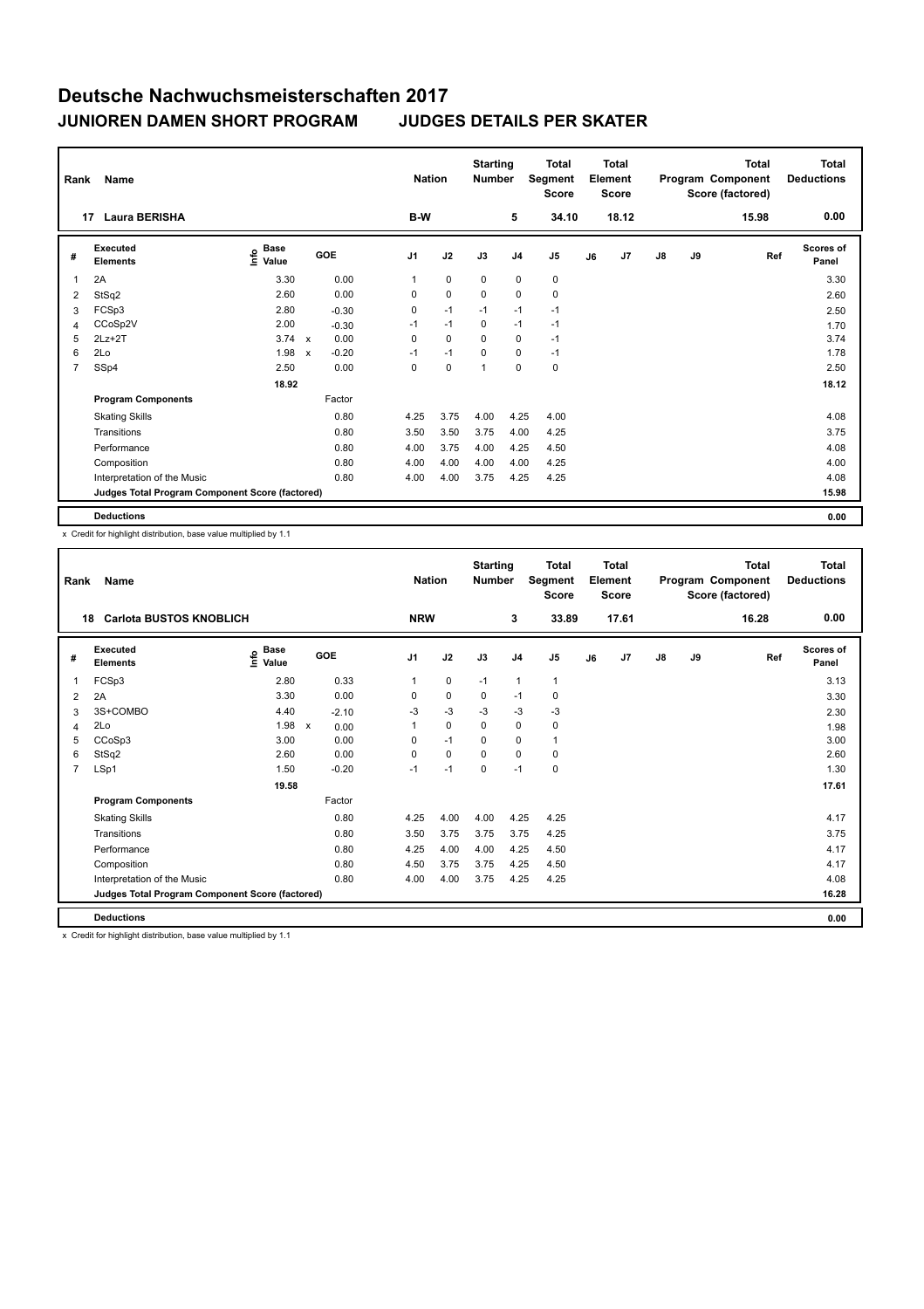| Rank           | Name                                            |                                             |                      | <b>Nation</b>  |             | <b>Starting</b><br><b>Number</b> |                | <b>Total</b><br>Segment<br><b>Score</b> |    | <b>Total</b><br>Element<br><b>Score</b> |    |    | <b>Total</b><br>Program Component<br>Score (factored) | Total<br><b>Deductions</b> |
|----------------|-------------------------------------------------|---------------------------------------------|----------------------|----------------|-------------|----------------------------------|----------------|-----------------------------------------|----|-----------------------------------------|----|----|-------------------------------------------------------|----------------------------|
|                | <b>Malin SCHÄDLICH</b><br>19                    |                                             |                      | <b>BRE</b>     |             |                                  | 9              | 33.22                                   |    | 16.28                                   |    |    | 16.94                                                 | 0.00                       |
| #              | Executed<br><b>Elements</b>                     | <b>Base</b><br>e <sup>Base</sup><br>⊆ Value | GOE                  | J <sub>1</sub> | J2          | J3                               | J <sub>4</sub> | J <sub>5</sub>                          | J6 | J7                                      | J8 | J9 | Ref                                                   | Scores of<br>Panel         |
| 1              | LSp2                                            | 1.90                                        | 0.33                 | $\mathbf{1}$   | $\mathbf 0$ | $\mathbf 0$                      | $\mathbf{1}$   | $\mathbf{1}$                            |    |                                         |    |    |                                                       | 2.23                       |
| 2              | 2A<                                             | 2.30<br>$\prec$                             | $-0.83$              | $-1$           | $-1$        | $-2$                             | $-2$           | $-2$                                    |    |                                         |    |    |                                                       | 1.47                       |
| 3              | $2F+2T$                                         | 3.20                                        | 0.00                 | 0              | $\mathbf 0$ | 0                                | 0              | 0                                       |    |                                         |    |    |                                                       | 3.20                       |
| 4              | CCoSp2                                          | 2.50                                        | 0.00                 | 0              | $\mathbf 0$ | $\Omega$                         | 0              | $\mathbf 0$                             |    |                                         |    |    |                                                       | 2.50                       |
| 5              | StSq2                                           | 2.60                                        | 0.00                 | 1              | $\mathbf 0$ | 0                                | 0              | 0                                       |    |                                         |    |    |                                                       | 2.60                       |
| 6              | 2Lo                                             | 1.98                                        | 0.00<br>$\mathsf{x}$ | 0              | $\mathbf 0$ | $\Omega$                         | $\Omega$       | $\mathbf{1}$                            |    |                                         |    |    |                                                       | 1.98                       |
| $\overline{7}$ | FCS <sub>p2</sub>                               | 2.30                                        | 0.00                 | 0              | 0           | $\mathbf 0$                      | $\overline{1}$ | $\mathbf 0$                             |    |                                         |    |    |                                                       | 2.30                       |
|                |                                                 | 16.78                                       |                      |                |             |                                  |                |                                         |    |                                         |    |    |                                                       | 16.28                      |
|                | <b>Program Components</b>                       |                                             | Factor               |                |             |                                  |                |                                         |    |                                         |    |    |                                                       |                            |
|                | <b>Skating Skills</b>                           |                                             | 0.80                 | 4.50           | 4.25        | 4.00                             | 4.00           | 4.00                                    |    |                                         |    |    |                                                       | 4.08                       |
|                | Transitions                                     |                                             | 0.80                 | 4.00           | 4.00        | 4.00                             | 4.00           | 4.00                                    |    |                                         |    |    |                                                       | 4.00                       |
|                | Performance                                     |                                             | 0.80                 | 4.50           | 4.50        | 4.00                             | 4.50           | 4.25                                    |    |                                         |    |    |                                                       | 4.42                       |
|                | Composition                                     |                                             | 0.80                 | 4.50           | 4.50        | 3.75                             | 4.25           | 4.00                                    |    |                                         |    |    |                                                       | 4.25                       |
|                | Interpretation of the Music                     |                                             | 0.80                 | 4.75           | 4.75        | 4.00                             | 4.25           | 4.25                                    |    |                                         |    |    |                                                       | 4.42                       |
|                | Judges Total Program Component Score (factored) |                                             |                      |                |             |                                  |                |                                         |    |                                         |    |    |                                                       | 16.94                      |
|                | <b>Deductions</b>                               |                                             |                      |                |             |                                  |                |                                         |    |                                         |    |    |                                                       | 0.00                       |

< Under-rotated jump x Credit for highlight distribution, base value multiplied by 1.1

| Rank           | <b>Name</b>                                     |      |               |                           |         |                | <b>Nation</b>  | <b>Starting</b><br><b>Number</b> |                | <b>Total</b><br>Segment<br><b>Score</b> |    | <b>Total</b><br>Element<br><b>Score</b> |               |    | <b>Total</b><br>Program Component<br>Score (factored) | <b>Total</b><br><b>Deductions</b> |
|----------------|-------------------------------------------------|------|---------------|---------------------------|---------|----------------|----------------|----------------------------------|----------------|-----------------------------------------|----|-----------------------------------------|---------------|----|-------------------------------------------------------|-----------------------------------|
| 20             | Lena WIEWIORA                                   |      |               |                           |         | <b>NRW</b>     |                |                                  | 12             | 32.27                                   |    | 15.59                                   |               |    | 16.68                                                 | 0.00                              |
| #              | Executed<br><b>Elements</b>                     | ١mfo | Base<br>Value |                           | GOE     | J <sub>1</sub> | J2             | J3                               | J <sub>4</sub> | J <sub>5</sub>                          | J6 | J7                                      | $\mathsf{J}8$ | J9 | Ref                                                   | <b>Scores of</b><br>Panel         |
| 1              | 2A<<                                            | <<   | 1.10          |                           | $-0.53$ | $-3$           | $-2$           | $-3$                             | $-3$           | $-2$                                    |    |                                         |               |    |                                                       | 0.57                              |
| 2              | 2Lo                                             |      | 1.80          |                           | 0.00    | 0              | $-1$           | 0                                | $\mathbf 0$    | 0                                       |    |                                         |               |    |                                                       | 1.80                              |
| 3              | LSp3                                            |      | 2.40          |                           | 0.50    | $\mathbf{1}$   | $\overline{1}$ | $\overline{1}$                   | $\mathbf 0$    | $\mathbf{1}$                            |    |                                         |               |    |                                                       | 2.90                              |
| 4              | FCSp2                                           |      | 2.30          |                           | $-0.30$ | $-1$           | $-1$           | $-1$                             | $-1$           | 0                                       |    |                                         |               |    |                                                       | 2.00                              |
| 5              | StSq2                                           |      | 2.60          |                           | 0.00    | $-1$           | $\mathbf 0$    | 0                                | 0              | $\mathbf{1}$                            |    |                                         |               |    |                                                       | 2.60                              |
| 6              | $2F+2T$                                         |      | 3.52          | $\boldsymbol{\mathsf{x}}$ | $-0.30$ | $-1$           | $-2$           | $-1$                             | $-1$           | 0                                       |    |                                         |               |    |                                                       | 3.22                              |
| $\overline{7}$ | CCoSp2                                          |      | 2.50          |                           | 0.00    | $\Omega$       | $-1$           | $\Omega$                         | $\Omega$       | 0                                       |    |                                         |               |    |                                                       | 2.50                              |
|                |                                                 |      | 16.22         |                           |         |                |                |                                  |                |                                         |    |                                         |               |    |                                                       | 15.59                             |
|                | <b>Program Components</b>                       |      |               |                           | Factor  |                |                |                                  |                |                                         |    |                                         |               |    |                                                       |                                   |
|                | <b>Skating Skills</b>                           |      |               |                           | 0.80    | 4.25           | 4.25           | 4.25                             | 4.25           | 4.25                                    |    |                                         |               |    |                                                       | 4.25                              |
|                | Transitions                                     |      |               |                           | 0.80    | 4.25           | 4.00           | 4.00                             | 3.75           | 4.00                                    |    |                                         |               |    |                                                       | 4.00                              |
|                | Performance                                     |      |               |                           | 0.80    | 4.75           | 4.00           | 4.25                             | 4.00           | 4.25                                    |    |                                         |               |    |                                                       | 4.17                              |
|                | Composition                                     |      |               |                           | 0.80    | 4.50           | 4.25           | 4.00                             | 4.00           | 4.25                                    |    |                                         |               |    |                                                       | 4.17                              |
|                | Interpretation of the Music                     |      |               |                           | 0.80    | 4.50           | 4.25           | 4.25                             | 4.25           | 4.25                                    |    |                                         |               |    |                                                       | 4.25                              |
|                | Judges Total Program Component Score (factored) |      |               |                           |         |                |                |                                  |                |                                         |    |                                         |               |    |                                                       | 16.68                             |
|                | <b>Deductions</b>                               |      |               |                           |         |                |                |                                  |                |                                         |    |                                         |               |    |                                                       | 0.00                              |

<< Downgraded jump x Credit for highlight distribution, base value multiplied by 1.1